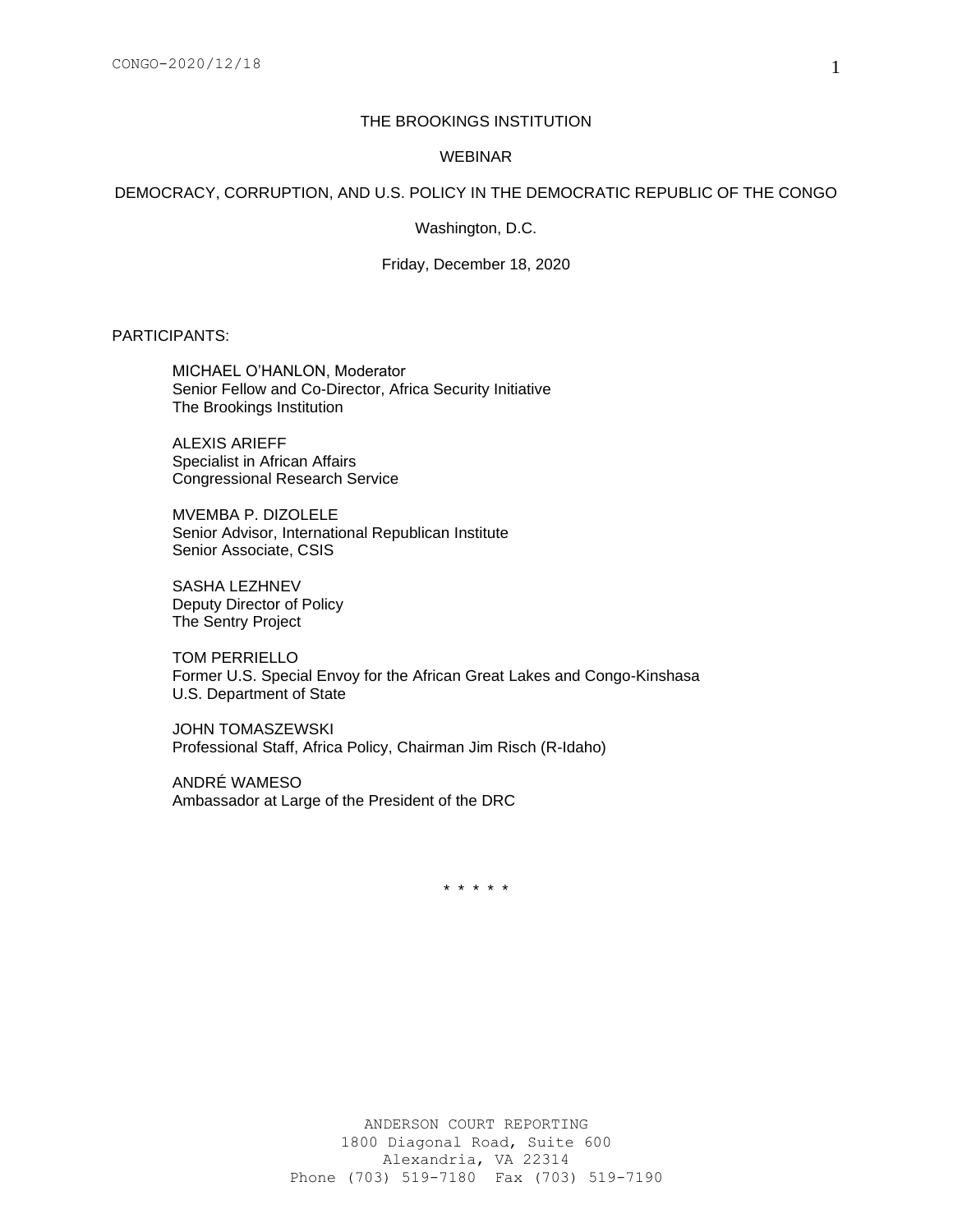# P R O C E E D I N G S

MR. O'HANLON: Good morning, everyone. I'm Mike O'Hanlon with the Foreign Policy program and the Africa Security Initiative at Brookings in Washington, D.C. And we are honored and privileged today to be hosting an event and discussion on the Democratic Republic of the Congo, now two years into the presidency of President Tshisekedi and two years after a difficult election and yet one that certainly could have turned out worse, so it's generally peaceful.

The former President Kabila was not able to necessarily find a way to get his own preferred candidate into office, although there were still doubts about the outcome anyway. But since that time there has been an ongoing effort by Congo to try to work on issues of governance, stability, challenges like Ebola, not to mention COVID-19, and the anti-corruption agenda which is so crucial to the Congo's long-term future political and economic development.

So, with me today we have a remarkable panel. And in just a moment I'm going to turn things over to my good friend Sasha Lezhnev at The Sentry, who will frame a little bit more of the substance and context of our discussion. But I'll just briefly say that in addition to the fact that it's an honor for me at Brookings and as a Brookings scholar to be emceeing this event, if you will, it's also a privilege as a former Peace Corps volunteer in Kikwit, back when DRC was known as Zaire.

And we're very glad to have all of you part of this discussion. We'll be including your questions in the last 20 minutes or so of the hour and you'll be able to send those to events@brookings.edu if wish. They'll then be fed to me.

In addition to Sasha, who, again, will speak next, we are very honored today to have coming live from Kinshasa Ambassador André Wameso of the DRC. And he will speak and frame his thoughts on how his country's doing right after Sasha.

We will then have another Congolese, but one who's now living in the United States, and a proud and distinguished member of the International Republican Institute's team of researchers and activists, if you will, because they're so important around the world in helping develop democracy and strengthen democracy in civil society. This is Mvemba Dizolele, a good friend of mine now for two decades standing.

In addition, and then following Mvemba, we will have Alexis Arieff at the Congressional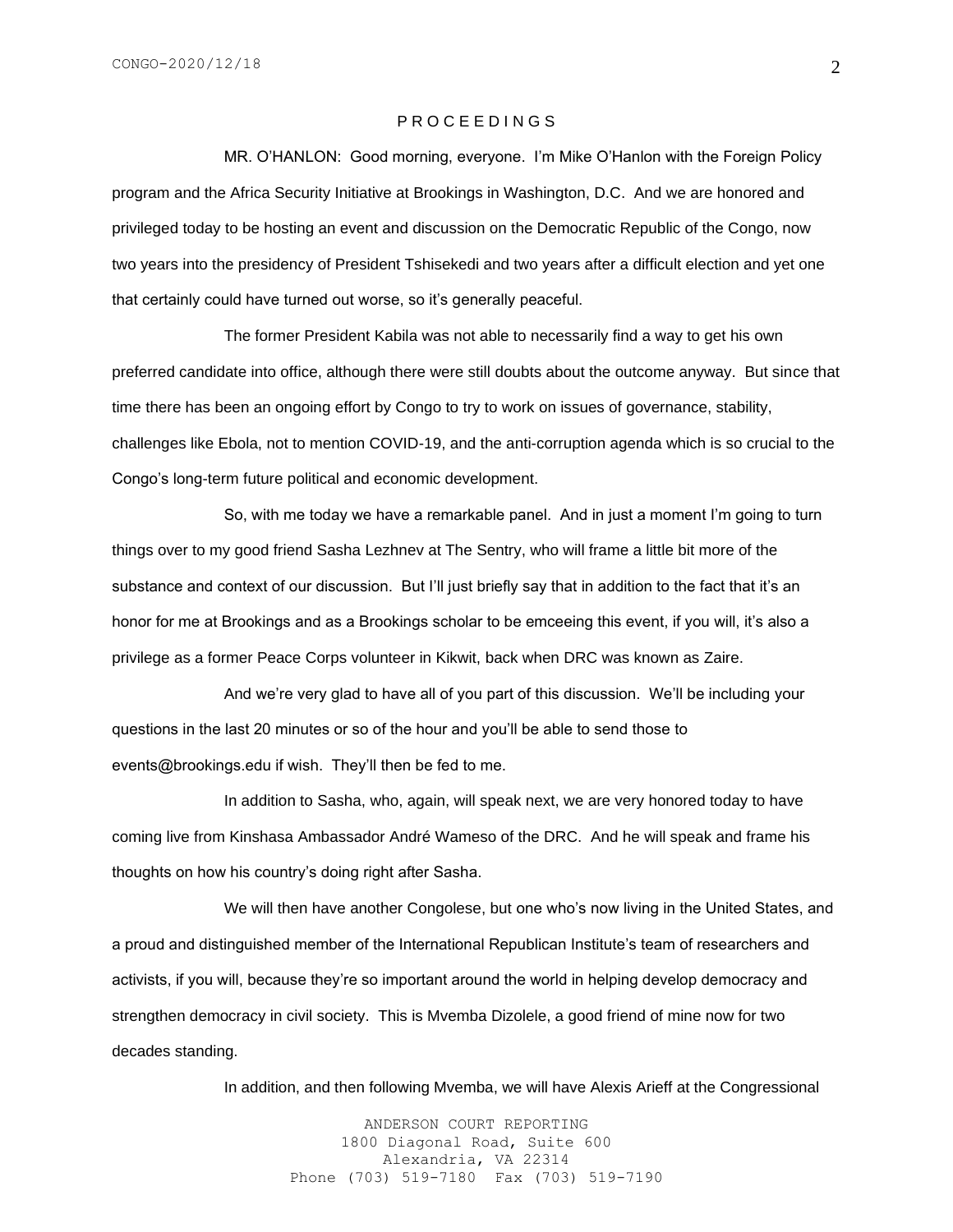Research Service, who was just showing off her French during the pre-game warm-up a few minutes ago. And I know that she has, therefore, a wide background in the continent in English- and French-speaking Africa and perhaps beyond, as well. And she's going to frame a little bit of the broader congressional agenda and discussion on issues concerning DRC and maybe more broadly issues concerning Africa are being viewed as we now get ready for a major political transition to the 117th Congress and a new president in the United States.

J.T. Tomaszewski used to be at the International Republican Institute. He is now a staff member for Senator Jim Risch of the great state of Idaho, and one of Congress' most diligent and knowledgeable professionals on the broader question of governance in Africa. I've had the privilege of working with him before in his previous job at IRI and he's been doing a lot of very good work, largely bipartisan work, on Capitol Hill trying to help DRC in particular get to the next level of its progress and development.

And then, last but certainly not least, we're honored today to have former Congressman and former Special Envoy for the Great Lakes Region of Africa Thomas Perriello joining us. And he'll be contributing his thoughts, as well.

So, thank you for being here. And Sasha, over to you, my friend.

MR. LEZHNEV: Thank you so much for organizing this event, Mike and Adam and your team at Brookings, at a very interesting moment for the Democratic Republic of the Congo and the United States just after Tshisekedi's big announcement and, of course, after U.S. elections. I would just like to say -- and also thank you for giving us all an excuse to put on a tie, at least myself.

I would just, first of all, like to say that there are so many creative, courageous Congolese activists and reformers, whether they be in civil society, in government, or business, who are working tirelessly to change their country for the better. I think that often gets lost in all of our reporting about the negatives in Congo.

That said, those creative, courageous Congolese are undermined at so many different steps by a system of corruption and oftentimes violence that has existed for decades that personally benefits certain elites, both inside and particularly actually outside the country. Many bribes are passed up the chain and dissenting voices have often been repressed.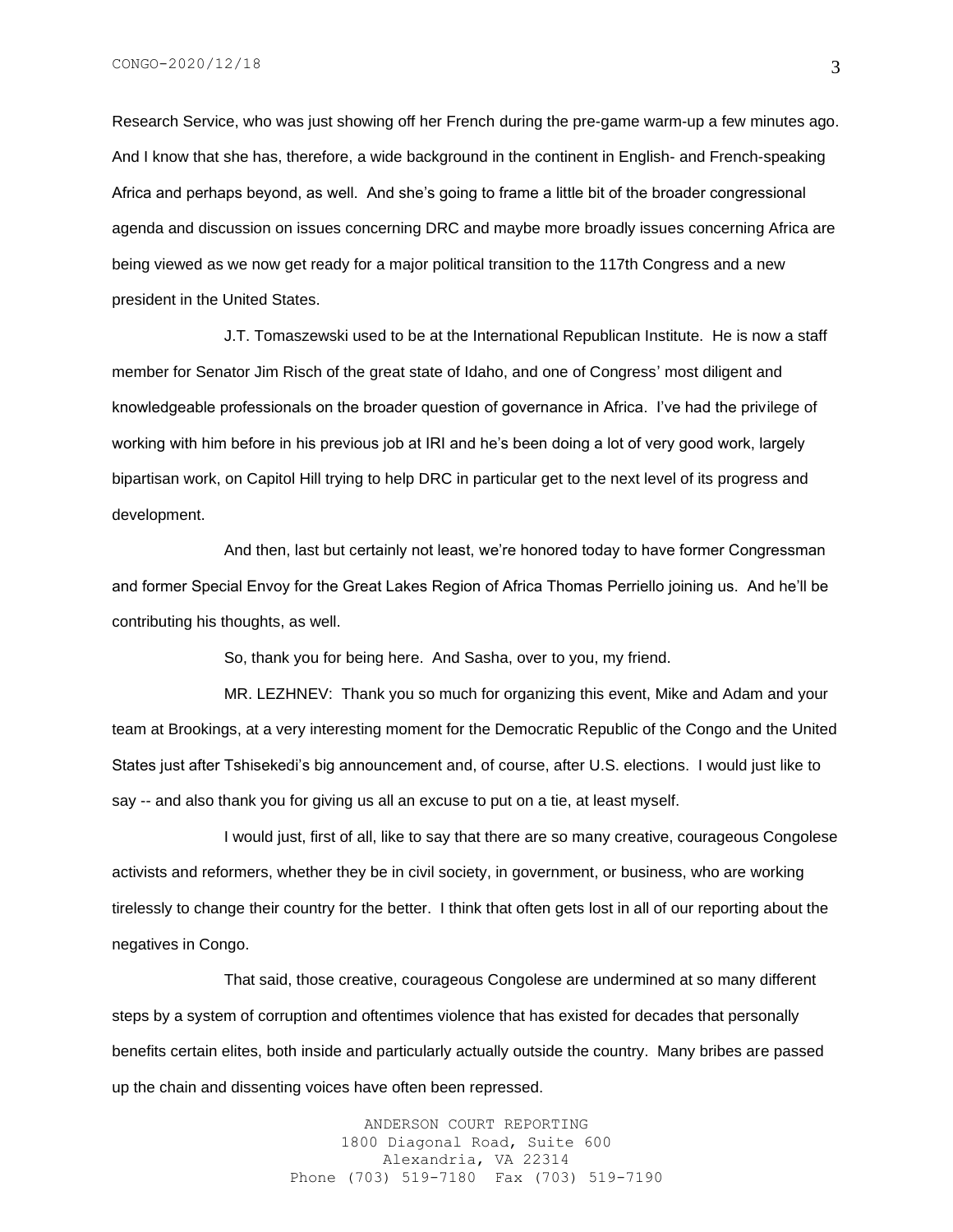During Kabila's regime it's estimated that up to \$4 billion a year went missing or was stolen due to the manipulation of contracts and budgets. And, of course, we all witnessed the deeply flawed election two years ago.

But there is now some hope that Congo may be starting to turn around with some initial reforms by President Tshisekedi after significant pushes by Congolese civil society, the International Monetary Fund, the United States, and others. So, for example, the removal of certain abusive generals or the changes to the boards of state-owned mining companies, and there have been other reforms, as well. So, for example, returning some politicians in exile who were able to return to the country. And this political window for reform may actually begin to widen now that there will be a new governing coalition to be determined in the coming weeks.

But the reality, of course, is the overall what we would call kleptocratic system remains intact and many elites continue to profit from it. And so whether real reform will succeed in the next year or so or after that will depend, in part, on the next U.S. administration and Congress. The U.S. has significant leverage it can use to reinforce the reform effort, in part because Congo is heavily dependent on the U.S. dollar and the U.S. banking system.

And I think it's very interesting that it's become abundantly clear from the last couple of years that U.S. policy has shown strong bipartisan support for focusing on combating corruption and supporting democratic reform, including holding some of the most corrupt actors and human rights abusers accountable. This includes a recent strong letter authored in part by the Senate Foreign Relations Committee and my friend J.T. Tomaszewski here and Congress writ large, as well as legislation and important efforts by Ambassador Mike Hammer in the Treasury Department. For example, sanctioning international tycoons who have gotten rich off of the backs of the Congolese people.

I would advise that the U.S. should focus on combatting this system of corruption over the next year in three main ways to reinforce Congolese reformers in civil society on the ground.

Number one by creating consequences for the spoilers of reforms by using financial leverage, network sanctions and anti-money laundering measures in particular. The best way to really deter corruption is to establish the credible threat that perpetrators will face consequences, and that's a direct quote, by the way, from the Senate letter. These efforts need to step up in 2021. It's been nearly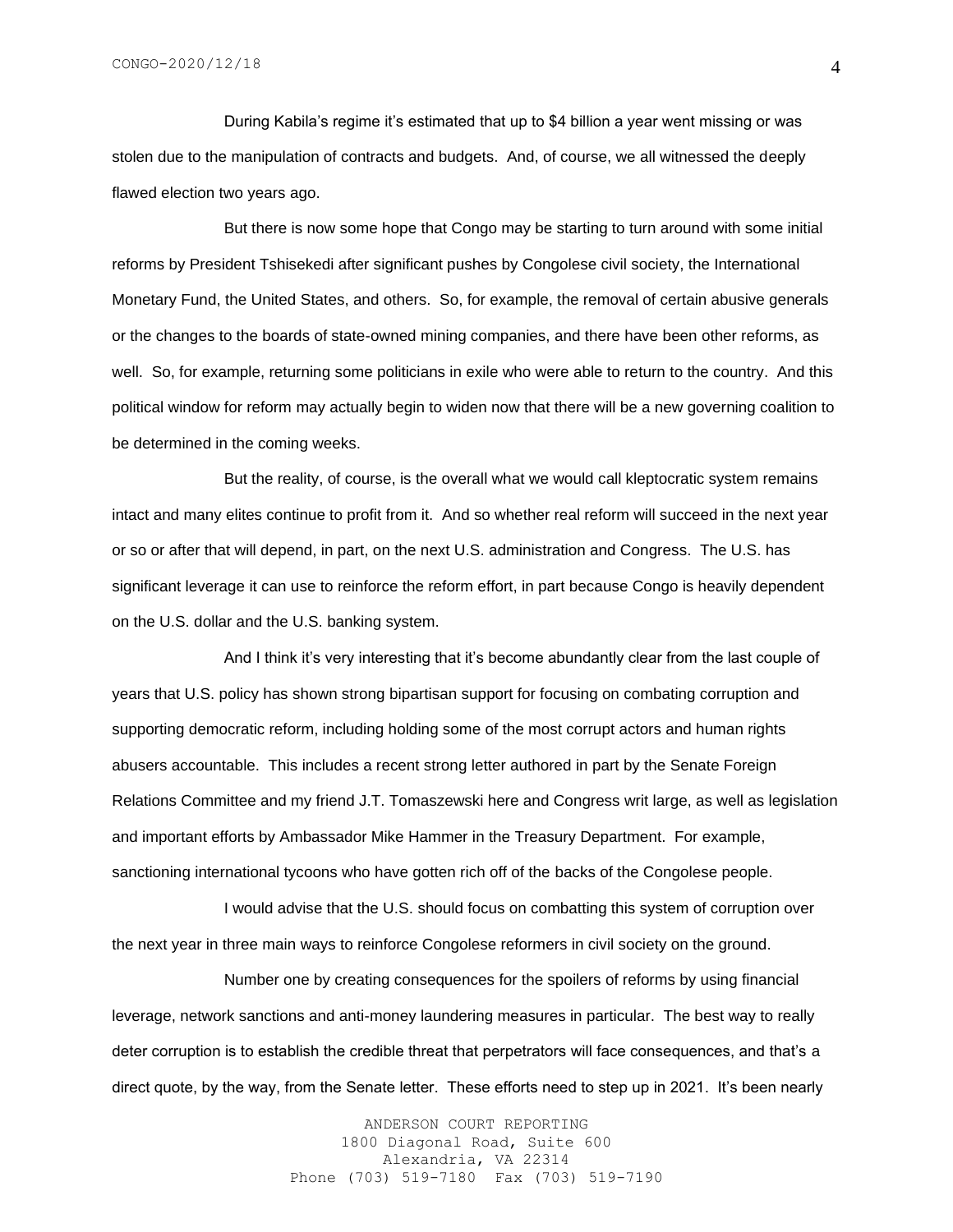two years since the last U.S. financial sanctions. And key spoilers and their companies continue to operate with impunity or are finding ways to evade sanctions.

The second main focus area I think should be supporting transparency reforms, which the United States has been doing, but can do more robustly with technical assistance and others. I'm talking about the Central Bank, the Electoral Commission, state-owned companies, and mining regulations -- ensuring that financial audits are conducted of these institutions, contracts are published, and corrupt actors are removed from them.

And lastly, supporting an accountability mechanism for high-level perpetrators of human rights abuses, including the military. Dr. Denis Mukwege has called for action along these lines and we would strongly support that.

So, with that, I will turn it over to Ambassador Wameso, who's ambassador at large for the President Tshisekedi. And it's an honor to introduce you, sir. Thank you so much.

AMBASSADOR WAMESO: Thank you so much, Sasha, for giving me the floor. I will start by thanking a lot Michael to invite me on this prestigious conference at the Brookings Institute. I will also apologize for -- already apologize for my English. I was not as fluent as yours.

But, first of all, I will try to talk about the vision of the President Tshisekedi. This vision could be summarized in four axes, but at the center, the central point of his vision is the Congolese people. He really thinks that a well-educated people with good ethic values is the key for the development of the country and for the better life of all Congolese people.

But for that it must put in place good governance in the country. That implies justice for everybody, equal access to justice for everybody, state of law, progress in terms of human rights. And you can remember that when he came into power in 2019, the first decision of the President Tshisekedi was regarding human rights. There is no more politicians in jail in our country. All politicians who were in exile came back into the country. The last one was General Munene, who was in exile in Congo-Brazzaville since many years. And if there is fundamentals in terms of good governance, the Congolese people can be the real actor of the development of the country.

And there's a reason why. There is also another reform that the President Tshisekedi implemented last year at the beginning of his power is to free fundamental education for everybody. That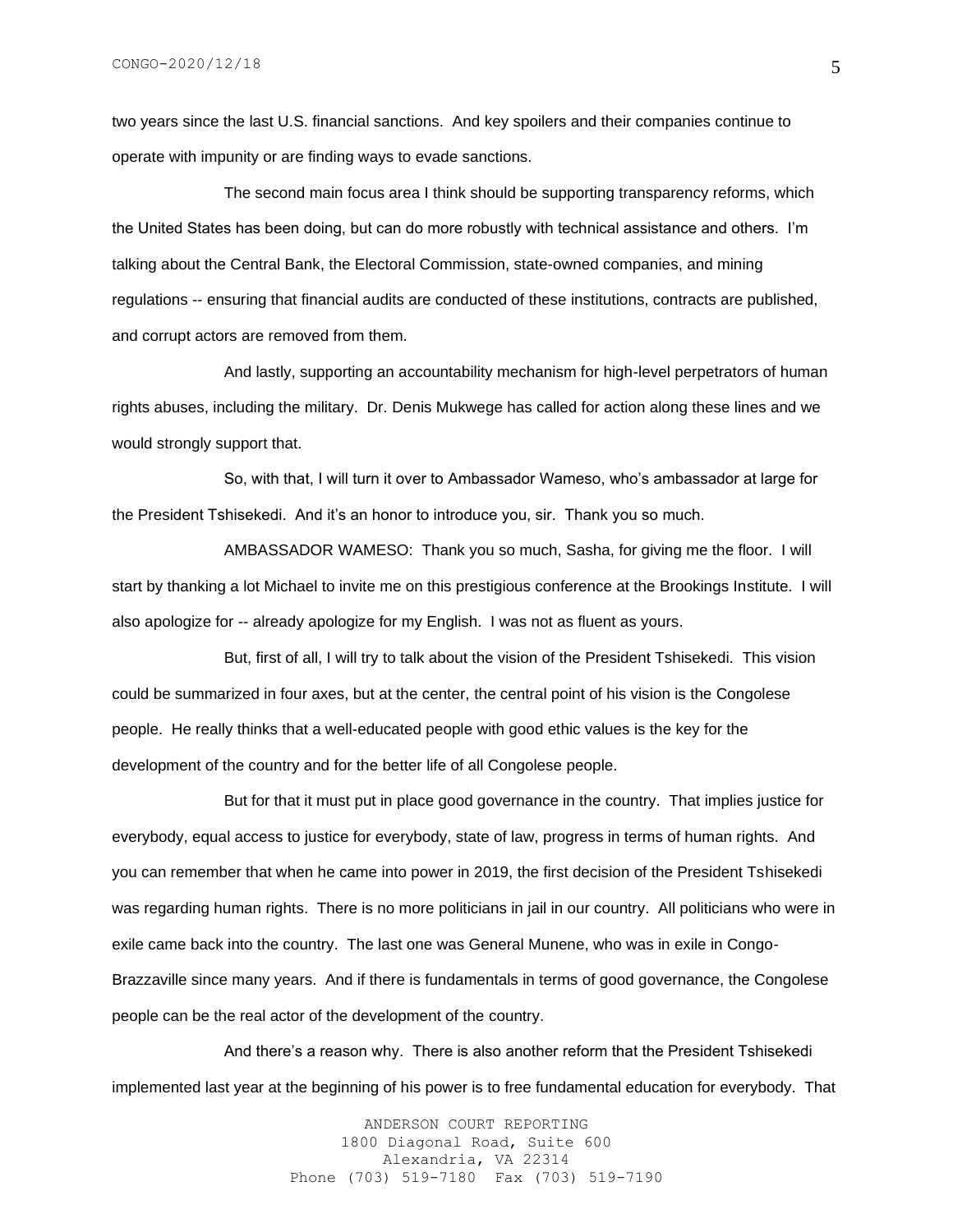decision leads to the come back into the educational system of 4 million children in Congo. We can link this decision, also, in terms of security. You know that when people don't go to school, it's easy for an army group to hire them in guerilla or something else.

But now the real challenge in economic reform. And you can remember that the first trip the President Tshisekedi outside Africa was to the United States, when he met both American administration, Congress chambers, and also IMF. It was not only for looking for financial assistance for the country because you know that we don't have some money to push the development of the country, but it's also because he wanted to have the assistance both of the U.S. administration in terms of setting up good governance in the country by fighting against corruption, but also with IMF because we know that besides financial assistance there is also a strong framework that IMF now put in place to support the implementation of good governance in the country.

And I can say that we are at the corner now when we can see that political majority is changing in the country. I hope that it will help the President Tshisekedi now to implement economic reform that will help the development of the country by Congolese first themselves. And he always say that he really wants the revenge of agriculture to a mining sector. And I think it's the way we want to go. And at the end I can say that.

I can say thank you. Thanks to the United States for being beside the President Tshisekedi, who believes at the beginning of its presidency to this reform, and we can see that we have some good results. Thank you.

MR. O'HANLON: Thank you very much, Mr. Ambassador. And now I'd like to go to Mvemba Dizolele.

And, Mvemba, in addition to any specific comments you want to make just at this point in the conversation and speaking to the agenda of good governance and anti-corruption efforts, I'd also welcome your thoughts on where we stand two years into the Tshisekedi presidency. You're a very thoughtful observer of Congo and you have realistic expectations, but you also have high expectations about what presidents and governments should be delivering for the Congolese people, as well as a keen awareness of just how far Congo has to go to deal with all of its many challenges.

So, I would just love to get sort of a, you know, a temperature check from you, if you will,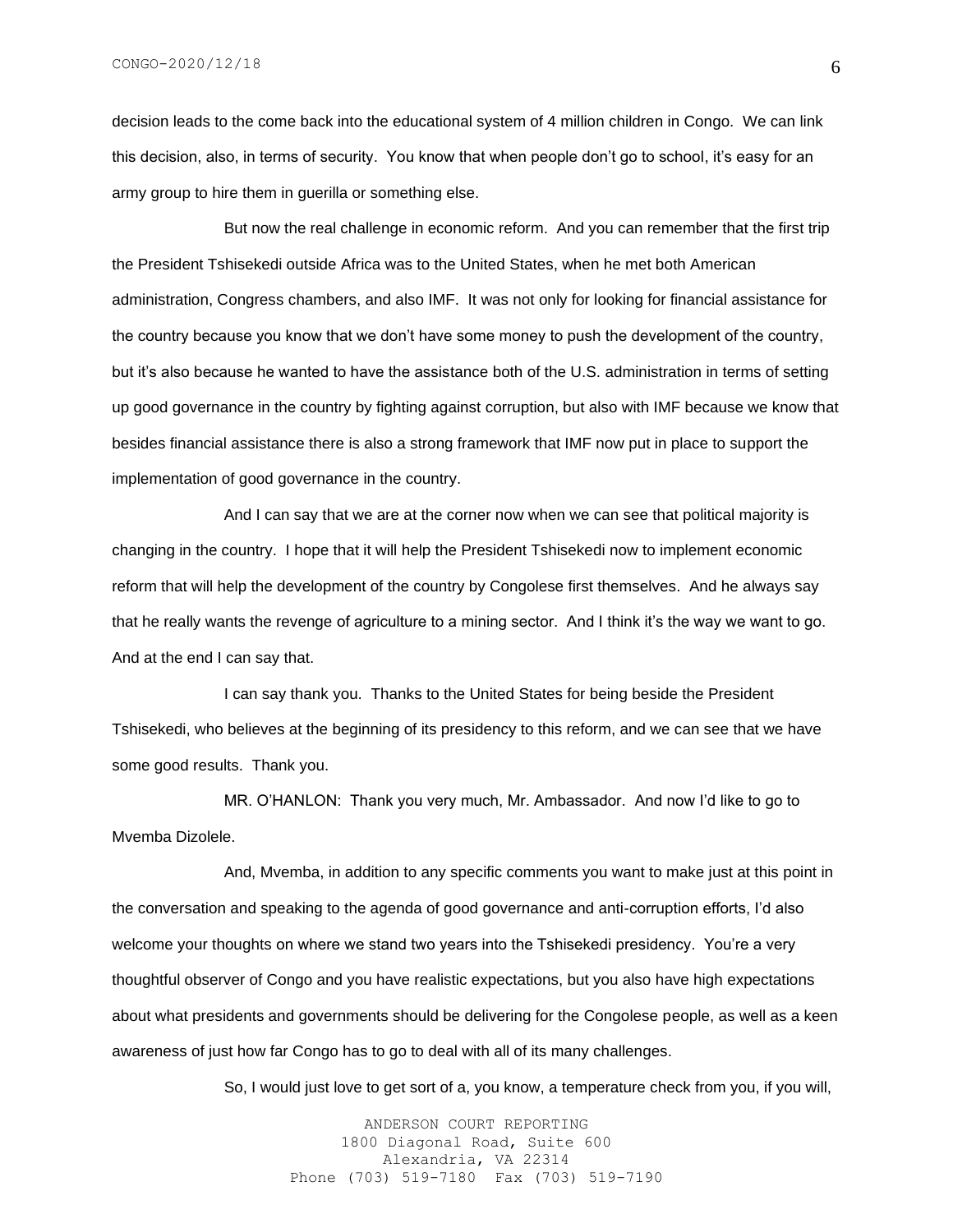a two-year snapshot of just how you think things are going for the Tshisekedi government relative to realistic expectations of what could have been hoped for at this stage. Over to you, my friend.

MR. DIZOLELE: Thank you very much, Mike. Thanks to Brookings for hosting us and for organizing this.

I think Congo is finding itself in a very tricky situation, hopeful, for sure, but tricky. We know, of course, the situation that we are in today was very predictable. The alliance between President Tshisekedi and President Kabila is what Congolese call (speaks in French). In other words, it shouldn't have happened.

Be that as it may, it did happen and that caused the situation in which we find ourselves today and that means an implosion. And in that implosion we have three rings.

The first ring is the PPRD ring, which is Kabila and his associates, who ruled the country for 18 years, but really based their model on the zero-sum approach. We win, the country loses. And that's how they led the country for 18 years.

Fortunately, after the transition, once they made a deal with Tshisekedi and he became president, they decided they will continue in that sense, and that's the second wing with Jeannine Mabunda in the parliament. And the mantra was pretty much obstruct, obstruct, obstruct, which meant ensuring that President Tshisekedi will not succeed, which means the people will not succeed and allow for the return of the PPRD and Kabila to power. That dealt a big blow to them because it really undid themselves.

Discontent in the parliament led to the ousting of the president of the parliament. But that obstruction meant that no consequential law was ever passed in the Congress, in the parliament, during those two years or 18 months that Mabunda presided. So, the loss for the country is humungous. There was just nothing that moved anywhere. There were about three small laws that were passed, but nothing of consequence for the country, for the economy.

So, the result is two things for the third ring, which is Tshisekedi himself. He could not really deliver. There was a lot of discontent. A hundred years, he had the program called the Hundred-Year Program *[sic]* and that program ended in a tremendous failure. This is the big infrastructure program in Kinshasa, (inaudible) and others. It ended up in charges of corruption with the chief of staff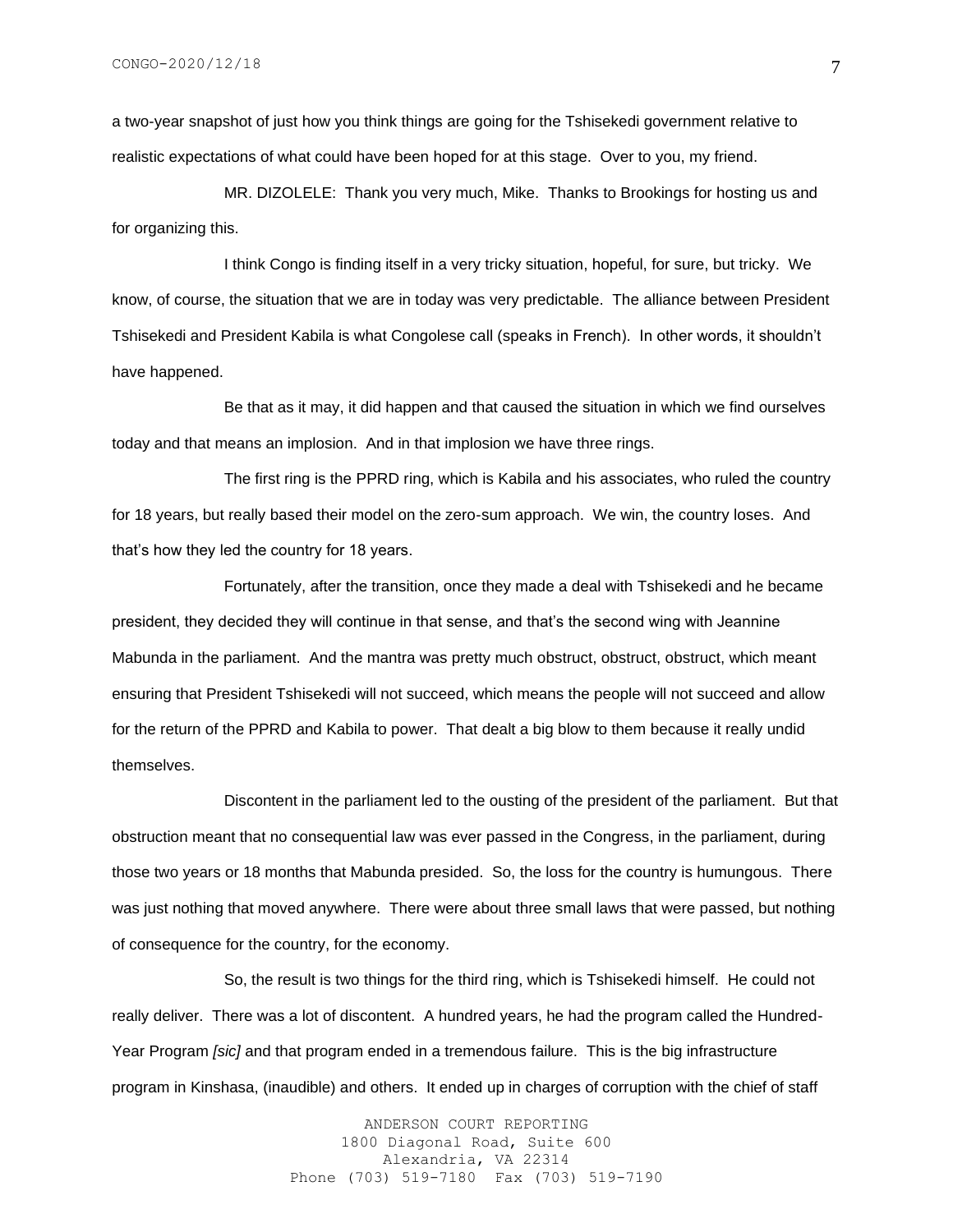being arrested and others, of course, being arrested.

And then it goes to the next round. He had to use his prerogative, his constitution prerogative, to try to dissolve the parliament, which he did successfully. And that led to the grievance solution -- I mean, the ousting of Jeannine Mabunda. So, that's where we find ourselves today.

What does that mean for next? Congo is in tremendous need of reforms in two sectors: the security sector, where we think Tshisekedi missed some opportunities specifically for the mobilization of some of the militia groups in the East in the last two years. He was too busy jousting with Kabila and his allies in the parliament that he missed some opportunities that were very key to moving the country forward.

The second bucket is economy. Economy, economy, economy. The mining industry, the other sectors, the ports, and other areas of the economy have been really paralyzed in part due to the cronyism that -- inherited from the Kabila years. Those need to be dismantled.

So, now there's tremendous pressure to change, both on the security front and on the economy front. If he fails to deliver, he will only have himself to blame because at this point he is going to have a majority in parliament that will serve him, which means he will a government that will reflect his will.

This also means he has to clean his own house. You know, the 100-year – 100-day corruption charges came from this office. So, the Congolese will expect that he leads by example.

As far as Kabila is concerned, we are only at a crossroads with him, but his options are very limited. No Congolese will go to the streets to fight for Kabila, that's for sure. No Congolese will go to the street to fight for the PPRD or the FCC. We've seen this with the migration of the FCC deputies through the Tshisekedi camp. No military will fight for Kabila. So, his options are very limited, which will mean to make another deal to start helping Tshisekedi in cleaning the house. It's a tall order to ask, but people will be expecting that.

I will rest my case here and we'll take it in the Q&A. Thank you very much, Mike.

MR. O'HANLON: Mvemba, that was fantastic. I'm just going to ask you one small clarifying question or additional question since we're still at the point of the conversation where we're framing some of the general state of play for those who may not be DRC experts. And I think you alluded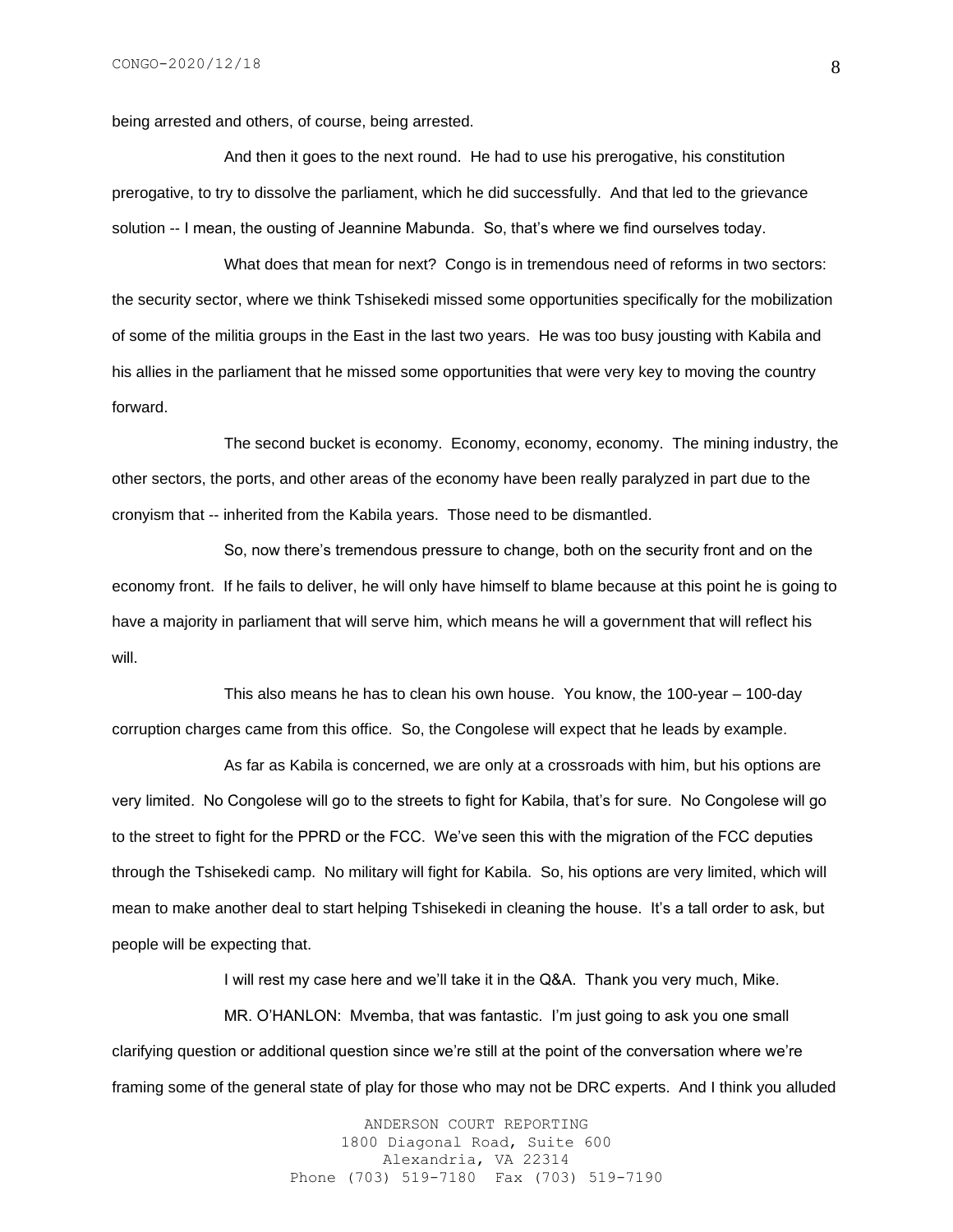to this, but in theory, former President Kabila could run again, right? And that would be expected in the year 2023, when the next presidential election would likely be held. Could you just confirm those two facts for me, please, if I'm right?

MR. DIZOLELE: Yes, Mike. In theory, he could run again. But, unfortunately, the greed in ensuring his victory in '23 made it that his alliance with Tshisekedi to fall because they wanted to undermine Tshisekedi for them to come back and that was just not a winnable solution.

AMBASSADOR WAMESO: Excuse me, Michael, and excuse me, Mr. Mvemba. I would like to intervene because I don't think that it's possible because the constitution says that -- it don't say that the president has a right to have more than two mandates.

MR. O'HANLON: Okay.

AMBASSADOR WAMESO: So, it's not two mandates and you can come again. The constitution says two mandates and it's enough.

MR. O'HANLON: Okay.

AMBASSADOR WAMESO: And maybe it can be a debate with a constitutionalist, but

the constitution is very clear. When you have done your two mandates, it's finished. You can't do --

MR. DIZOLELE: We can debate that later during the Q&A.

AMBASSADOR WAMESO: Yes. I just wanted to clarify my point of view.

MR. O'HANLON: Good, thank you. I appreciate that very much.

So, now I'd like to go to Alexis and Alexis is going to speak again about the broader state

of play of congressional efforts in regard to DRC specifically, but perhaps even more broadly across Africa.

Alexis, thank you for joining us today and over to you.

MS. ARIEFF: Thank you. Thanks for doing this timely discussion, for convening this timely discussion.

So, to take a step back before I put U.S. policy and congressional engagement in context, what do we mean -- what do U.S. officials mean when they talk about concern with corruption in DRC?

First, they're referring to this pattern of state capture by leaders and their close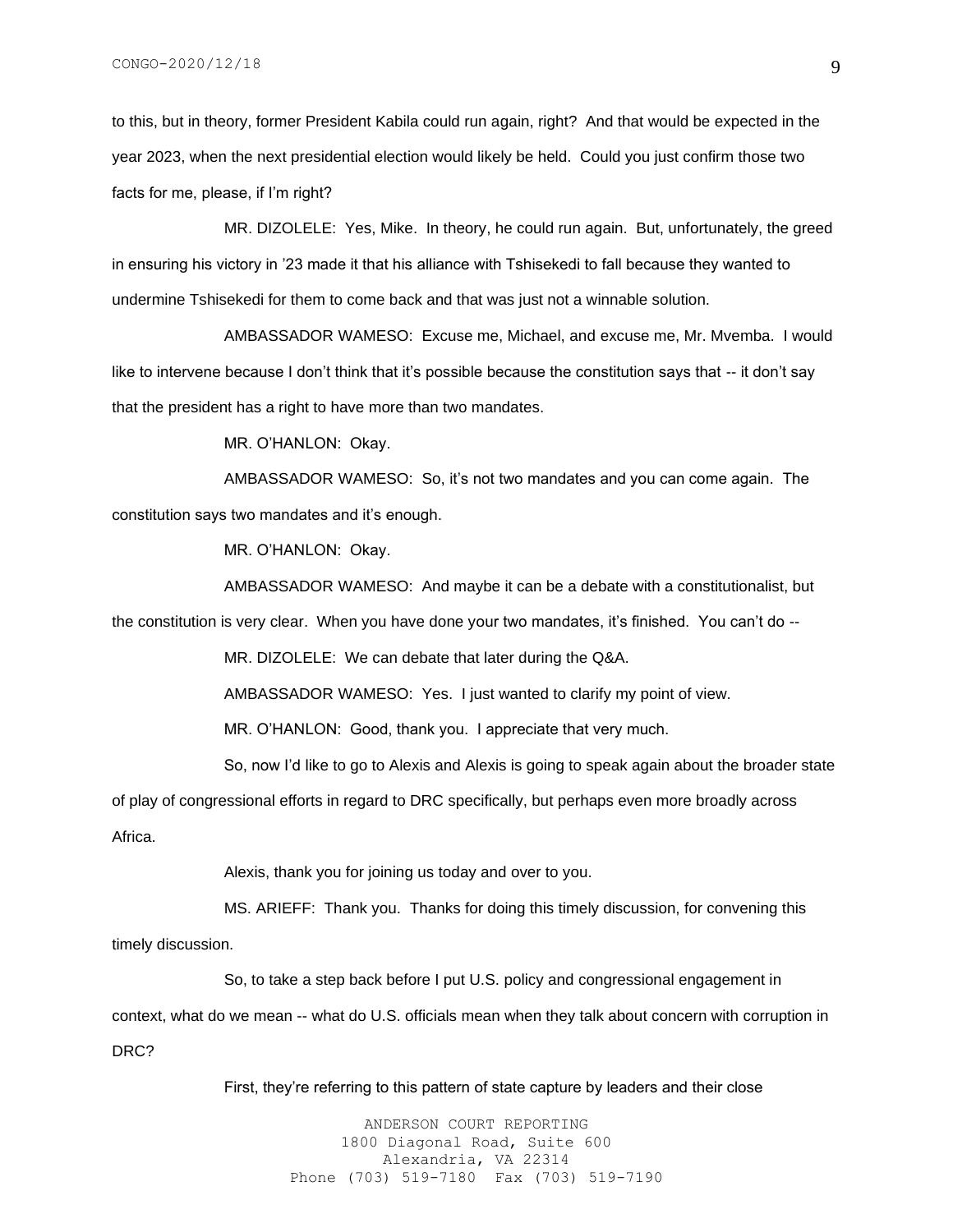associates and family members, as Sasha and others have worked to document, that turns the state and the lucrative mining sector in particular into a money-making machine for a select few elites while tens of millions of Congolese struggle to feed their families and educate their children.

It's notable that nearly all Congolese heads of state through post-colonial history, with the notable exception of the current president, President Tshisekedi, have come to power via the army or an armed rebellion. So, this is one reason why many Congolese looked to Tshisekedi's inauguration, whatever the concerns with the electoral process, as a potential turning point for the country's history.

Secondly, when U.S. officials talk about concern with corruption they're referring to the fact that DRC is a global transit point for money laundering due to the dollarized economy and low state capacity or willingness to regulate the banking sector and other financial systems. And this concern is reflected, for example, in U.S. sanctions designations targeting alleged Hezbollah financiers in DRC, recent Sentry reporting on North Korea sanctions evasion, etc.

So, both of these patterns are linked to larger dynamics of governance and a lack of accountability. So, what do the recent political maneuvers in Kinshasa mean for these big picture dynamics?

Well, if we look at U.S. policy over the last several years, the U.S. Government has had a consistent stated goal of minimizing former President Kabila's influence and encouraging economic governance and military reforms, some of which have been embraced, at least rhetorically, by Tshisekedi. And a related goal has been to encourage a better environment for U.S. businesses and investors, including in the globally significant formal mining sector.

The broad thrust of these goals has been consistent, I would say, across the past two administrations and generally supported in Congress on a bipartisan basis. And one example of that is U.S. sanctions policies. So, since 2016, the United States has designated senior Kabila-linked officials, financiers, and security force commanders, and the Trump administration has continued and even expanded on this policy.

But there are nuances in this apparent consensus. U.S. messaging under the Trump administration around President Tshisekedi's contested electoral victory and in support of his administration has met with some doubt in Congress, in some corners of Congress, and has been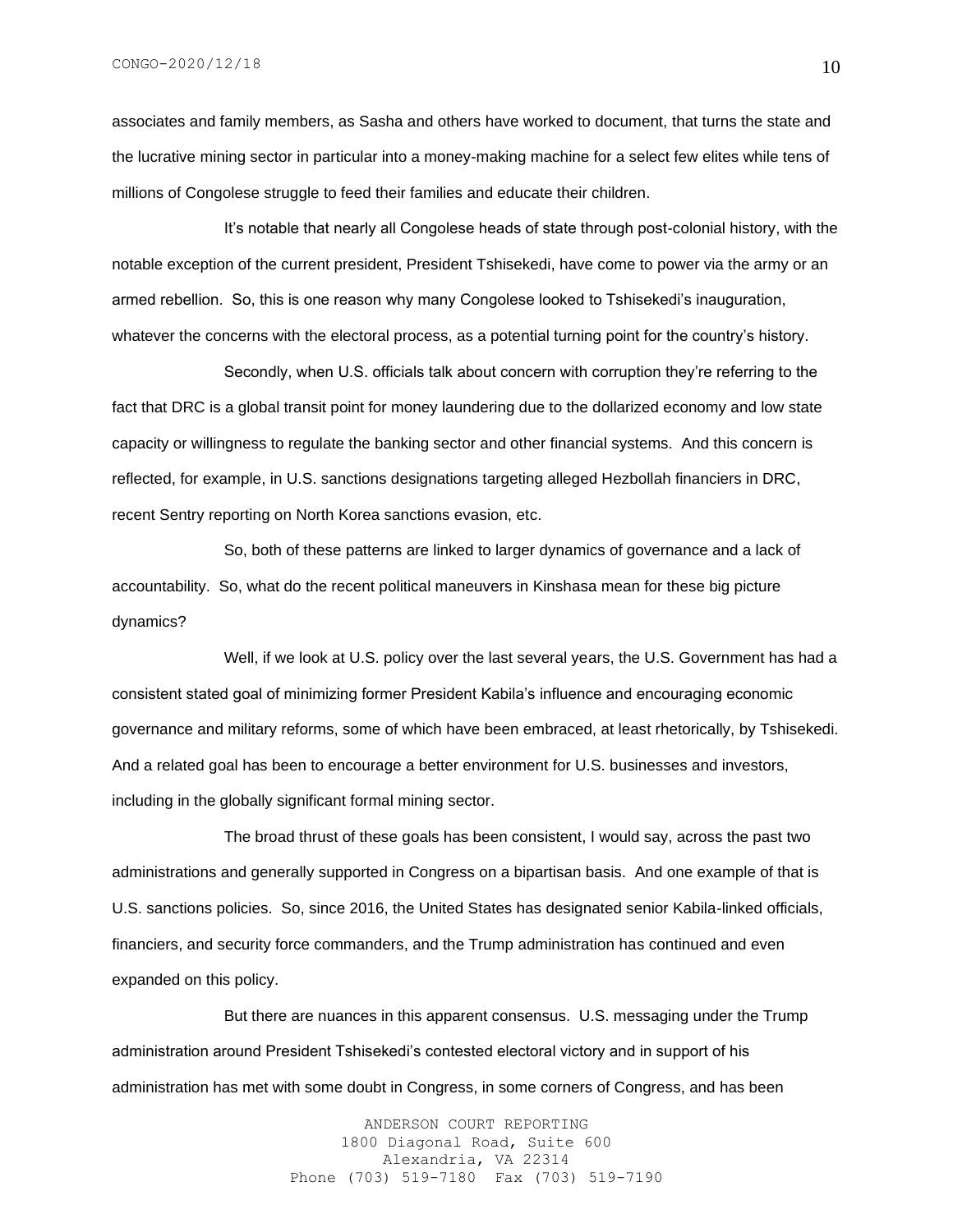interpreted as backing Tshisekedi on a personal level at the potential expense of U.S. support for structural reforms that could outlast him or even of U.S. diplomatic credibility more broadly with regard to electoral processes in Africa.

A key question is whether President Tshisekedi is capable and committed to restructure the structural incentives of Congolese governance and regional geopolitics. And if so, whether he and those who are now backing him are motivated by a desire to make the state more accountable for future generations or by a desire to capture the state such as it is.

So, I would note a couple of tools of congressional engagement and areas of interest over the years. There's been a historic concern in Congress with human rights and conflict mitigation, with a particular focus historically on, of course, the conflict-affected East and particularly in stemming regional involvement in DRC's conflicts. And we can see this reflected in appropriations measures for foreign aid going back years and years, as well as other legislation.

Since 2015, there have been bipartisan efforts in Congress to deter Kabila first from clinging to power and to more broadly isolate his inner circle in response to this state capture pattern, as well as abuses of opposition and pro-democracy voices, you know, in 2015, 2016, going into 2018. So, we saw resolutions and legislation pass at least one chamber successively, you know, starting in 2014, calling for sanctions designations, seeking to codify U.S. sanctions regimes which have come via executive order, etc.

We've also seen aid appropriations in support of certain reform goals, for example, democracy promotion, military professionalization, along with broad support in Congress for development, health, and humanitarian programming in DRC. And then we also see Congress enacting conditions on certain types of U.S. aid and support for multilateral financing, in particular through legislation with global scope, such as the counter-human trafficking legislation under which -- and child soldiers legislation, both of which have resulted in aid restrictions on DRC at various times. And specifically restrictions on military aid and U.S. support for international financial institution aid, both of which remain powerful incentives for U.S. policy leverage -- or powerful grounds for U.S. policy leverage as the U.S. seeks to encourage state reforms.

So, with that, I'd leave it at that for now. And I'm interested in hearing J.T. elaborate.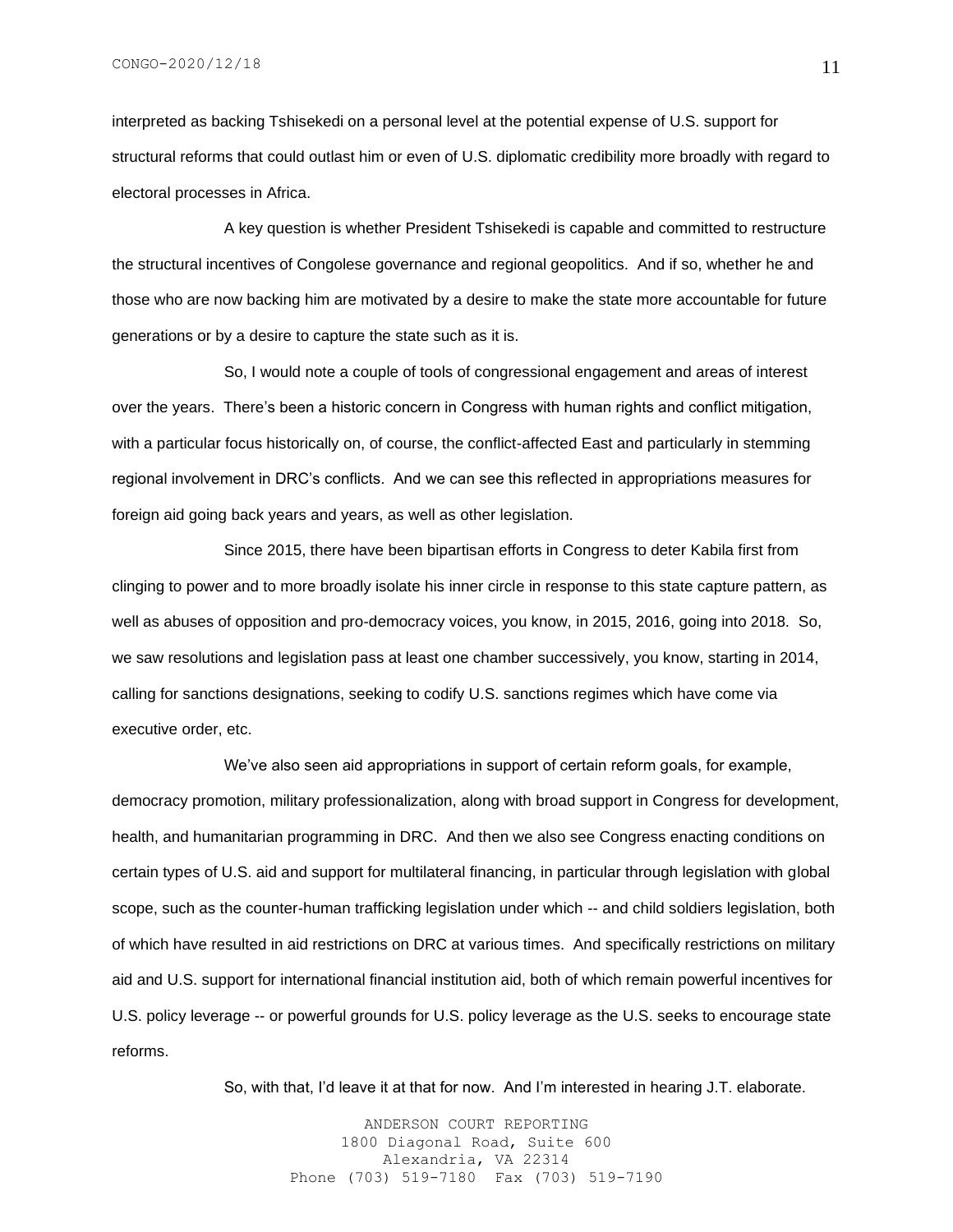MR. O'HANLON: Right. So, right over to you, J.T. Thank you for what you've been doing with Senator Risch. And we'd love to hear the state of play with congressional efforts towards DRC. Over to you, my friend.

MR. TOMASZEWSKI: Thanks, Mike, and thanks, Alexis. I can speak for many of my colleagues on the Hill in saying that we very often look to Alexis and CRS for the latest developments in the DRC and throughout Africa. If many of you don't know Alexis, many of you should. She guides a lot of thinking on Congo throughout the halls of Congress.

I'd like to thank you, Mike, the whole Brookings team, as well as Sasha and his colleagues at Sentry for putting this event together. I also just want to state that I'm here on my own personal capacity and my comments don't reflect the views of the committee or the Senate or the chairman.

This discussion comes at an important time in the DRC's democratic transition, as well as, you know, as we see an administration coming in, a new one, here in Washington. For Congo it's important to acknowledge the unwavering support the U.S. has given the presidential administration of Félix Tshisekedi. This support includes efforts to fight corruption, induce U.S.-Congolese two-way trade and investment, help strengthen democratic institutions, and support the Congolese government's tough work to secure the country while also trying to tackle major public health and governance challenges.

As Alexis noted in her comments, while many of us who follow DRC continue to have serious concerns with the way in which President Tshisekedi came to power, including striking an alliance with his predecessor, Joseph Kabila, it is indeed a different Congo under President Tshisekedi. I suppose what we will continue to debate here today is how different Congo is under Tshisekedi and if those differences reflect an overall positive or negative trajectory for the democratic transformation of the DRC. And certainly corruption issues are at the center of this.

President Tshisekedi is following a leader who destroyed democratic institutions, Joseph Kabila. Kabila oversaw serious human rights abuses and atrocities, crippled the economic and political aspects of the country. In short, President Tshisekedi really had nowhere to go but up.

President Tshisekedi's alliance with Kabila, however, has been a major complicating factor in all this. Now that President Tshisekedi has taken bold steps to change the arrangement, which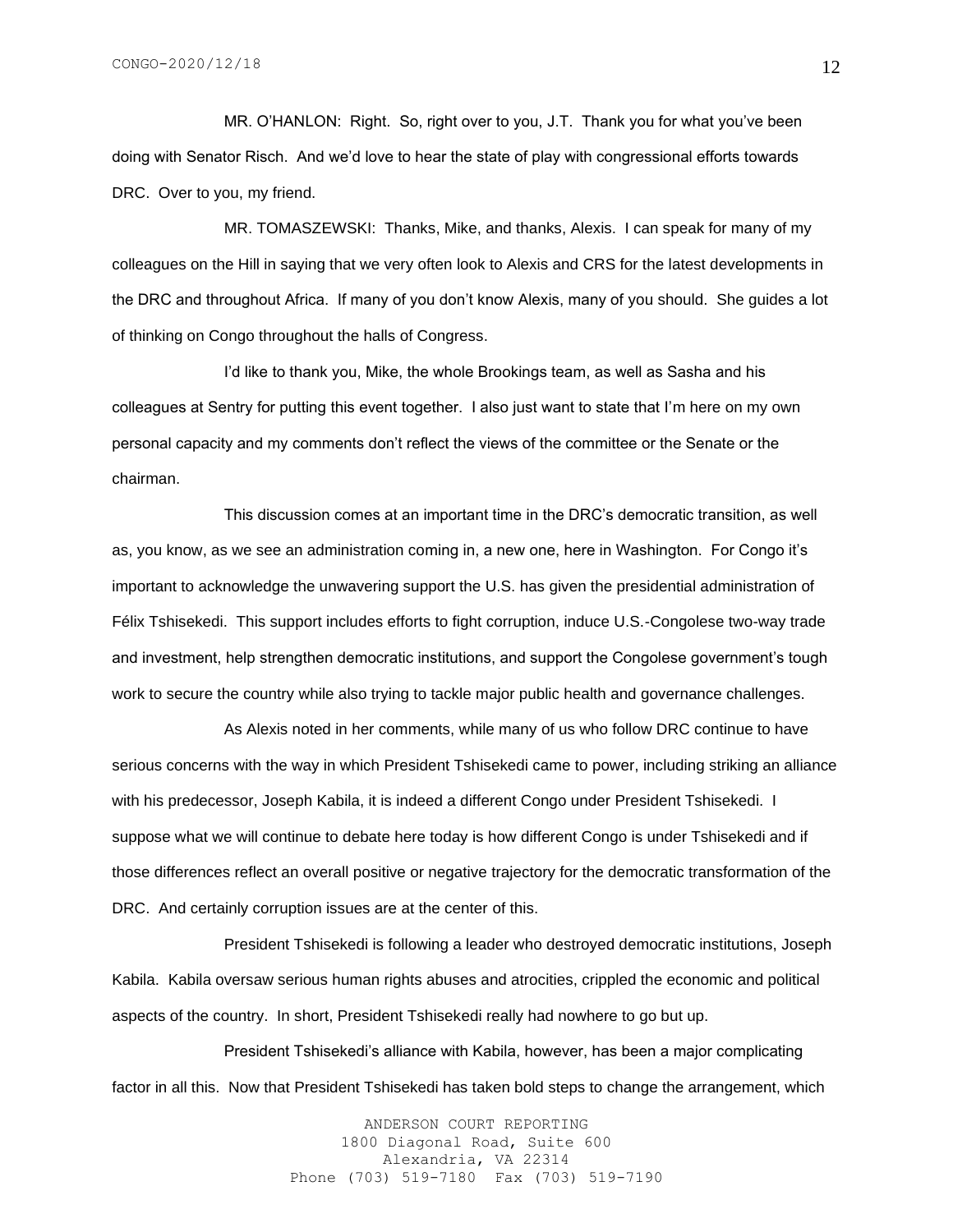we will see if they work or not, he will hopefully have more room to do the work he has always said he wants to do. He will also have less of an excuse if he does not deliver what he has promised the Congolese people and his international partners, including the U.S.

This is where the U.S. needs to not only be a friend to the Tshisekedi administration, but a healthy critic when necessary to ensure our national interests and values are reflected. I'm still hard pressed to see where the U.S. has made any direct public criticism of President Tshisekedi and we could do more and he could do better at times. This is not necessarily a sign of a healthy relationship when we're not just -- when we're doing just the congratulating and the thanking and the cheerleading. We also need to do that healthy skepticism and be a friend that can also give frank advice.

Congress is watching developments in Congo with great interest and the way in President Tshisekedi and his administration is dealing with these myriad challenges and whether or not he's making good on his promises. The U.S. should also make good on its own promises. As Sasha noted in his opening remarks, in August 2020, Chairman Risch, along with a strong list of bipartisan senators, sent a letter to Secretary of Treasury Steve Mnuchin and Secretary of State Mike Pompeo encouraging the administration to use this historic opportunity to help address structural challenges in DRC, to curb high-level corruption, and end systemic violence against the Congolese people.

U.S. efforts, in partnership with the Congolese government and its people, should focus on dismantling the kleptocratic system of former President Kabila so that DRC's vast natural wealth benefits the Congolese people and not those who are stealing it. As the letter encourages the Department of Treasury and State to do work and work together, which is also an important factor here, we have to make sure our respective agencies are working together.

Moving forward we've got to advance electoral reform. We've got to support that process. We've got to look at ways to see how the sanctions regime is working or not working.

We've got to deploy tools that undertake anti-money laundering measures, make anticorruption reforms a condition of IMF non-emergency lending, and very importantly, I know Sasha will want to hear this, address conflict gold.

You know, I believe this letter, and particularly those who signed it, was received well by those within Treasury and the State Department and the Tshisekedi administration, by the way, who I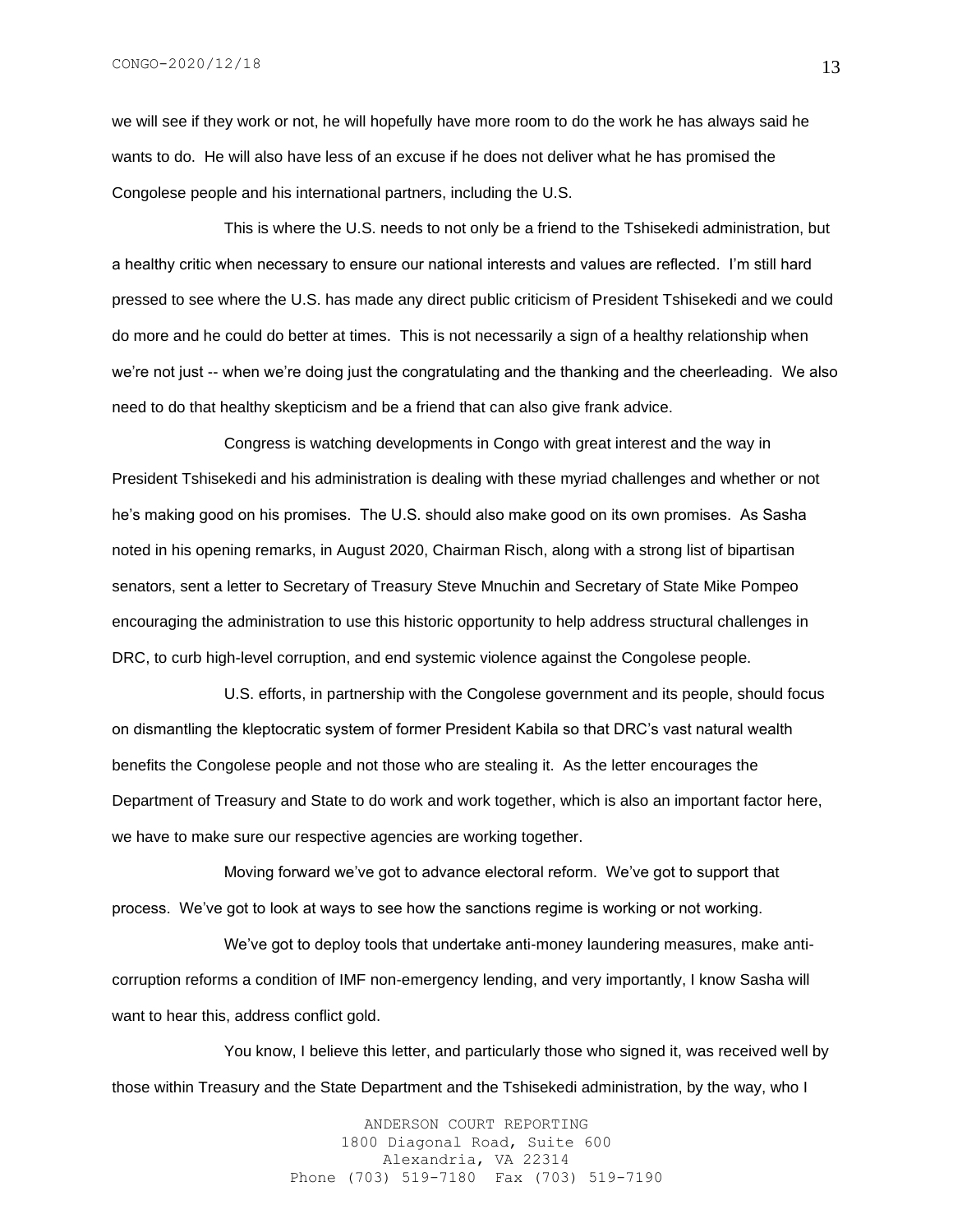think republished it in French. It demonstrates that Congress is ready to act, Congress is increasingly interested. And I think as we move forward and have these discussions on corruption, this is an area where everyone can work together.

So, we'll put it there for now. Thanks.

MR. O'HANLON: That's fantastic, J.T. Thank you again for your comments and for all you're doing.

Congressman Perriello, you've been working Congo issues for quite a long time and I would just be curious for how you see the state of play. So, I'm sure there's a lot on the table, also, that you'd like to respond to in addition from the other panelists, so over to you. We're honored to have you today.

MR. PERRIELLO: Well, thank you and happy holidays, everyone. I'll try to bring a little spirit to the table here. It's really an honor to be with all of you and particularly the ambassador and your leadership from Kinshasa. And really appreciate the bipartisan support that J.T. and Alexis and others have built on the Hill. And I think it has been essential for some consistency in U.S. policy despite administrations changing, that ultimately remains a very strong bipartisan desire to address corruption and to help with economic development.

First and foremost, I just want to say that President Tshisekedi has a very, very difficult job. It is difficult to be the president of any country. It's particularly difficult to be the president of a country as vast and diverse as the DRC and to come in really handicapped by the coalition that was put together. And I really think the international community deserves a lot of blame for blessing and encouraging what I think was really a delay of the opportunity for the DRC to start a new chapter.

And as J.T. noted, there's plenty to relitigate about that election and the outcome from it. But in many ways, it feels this week like President Tshisekedi is just becoming president for the first time, where he's going to have the opportunity to create a legacy that honors both himself and his father. And I think the opportunity there is vast.

It is a -- when we pushed before for a peaceful democratic transfer of power, that ended up happening at a glacial (phonetic) pace, but nonetheless has happened. It wasn't random. Countries that experience a democratic peaceful transfer of power are five times less likely to return to civil war or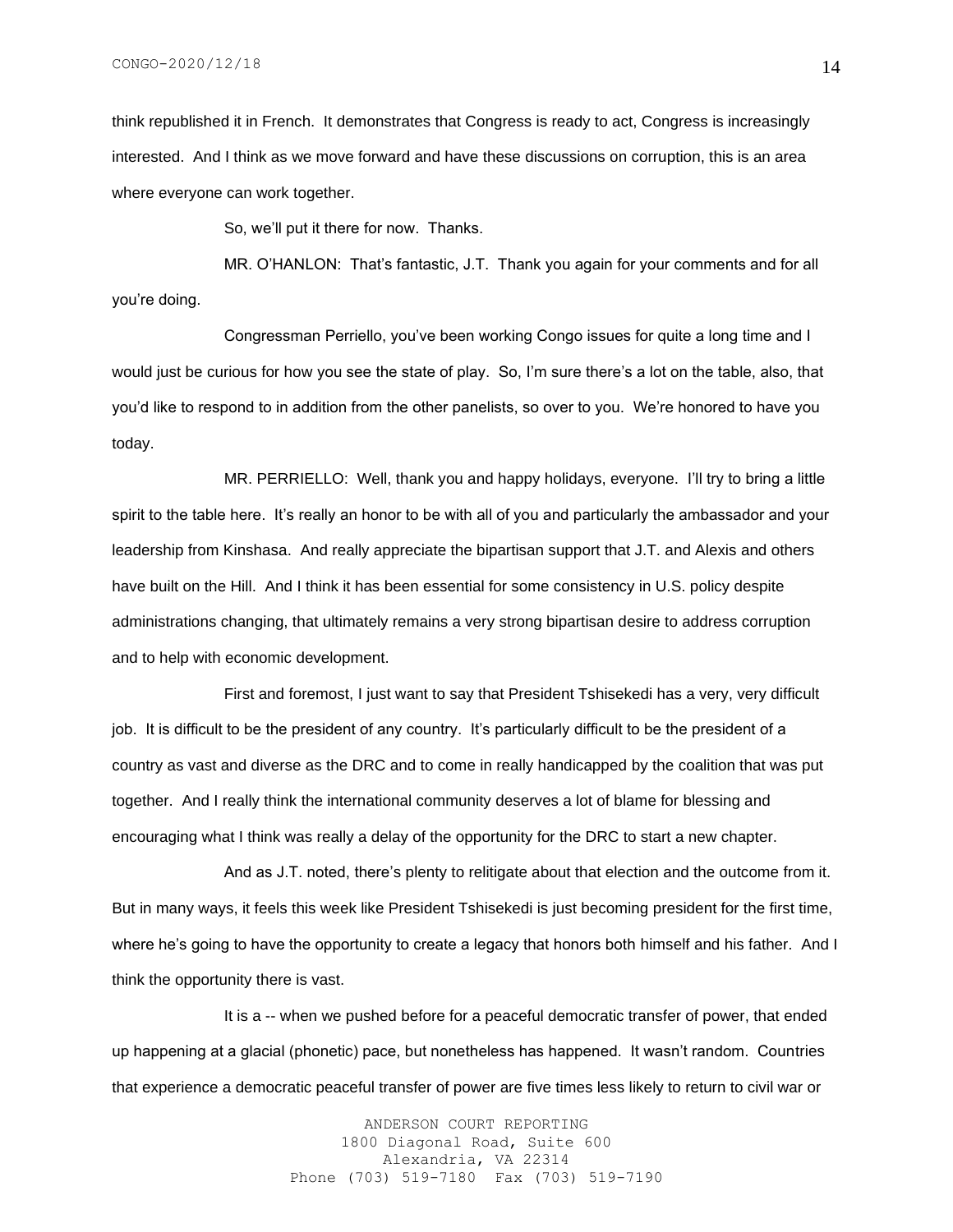violence and they are 10 times more likely to start to see real economic development.

When we pushed for more foreign investment in the DRC, most of the investments are very short-term because you don't make 10- and 20-year investments like we're in the 100-year plan if people aren't sure whether the government is going to stand for longer than few months, whether the next election cycle there'll be another attempt. So, the long-term push here is that economic development and democratic accountability are hand-in-glove. They must go together.

And when the international community supports stability, what they will say is stability over accountability, what they actually ensure is instability. And they ensure that the DRC continues to not get the kind of investment that can lift so many people out of poverty, bring power and infrastructure to folks.

So, I think that President Tshisekedi has an opportunity to leave an incredible legacy now that he will be in a stronger position to govern. And it really is on him. These are going to require courageous decisions. Every time you take on someone powerful who is corrupt, whether it's a Congolese actor or a foreign actor, there are political risks and personal risks. So, it is not an easy job to step into this position. But the fact is the Congolese people overwhelmingly want accountability and development. They want the armed groups dealt with. And whether that accountability is through domestic ports or international efforts, really those things need to be integrated.

And for the long term, we would love to see that capacity internally. When we worked on this in Sierra Leona it was a combination of domestic prosecutions, investigations, with some international efforts, as well.

So, I think -- and we do have the elections in a few years. And as we know, it takes a while to run a good election. And we still have local elections and other pieces of this. So, I think in the big picture I think the hope is that President Tshisekedi, who, again, comes from a long and proud legacy of resistance to the corruption that we've seen, could really make good on that here. We certainly know Congolese civil society is prepared, both in the country and in the diaspora, to stand in partnership. And I do hope the Biden administration, I'm not here speaking for them, will see this as an opportunity.

And I think this is one of these moments, and I'll just leave it here, where there's going to need to be a little bit of a leap of faith on both sides in the U.S.-Congolese relationship where there's a lot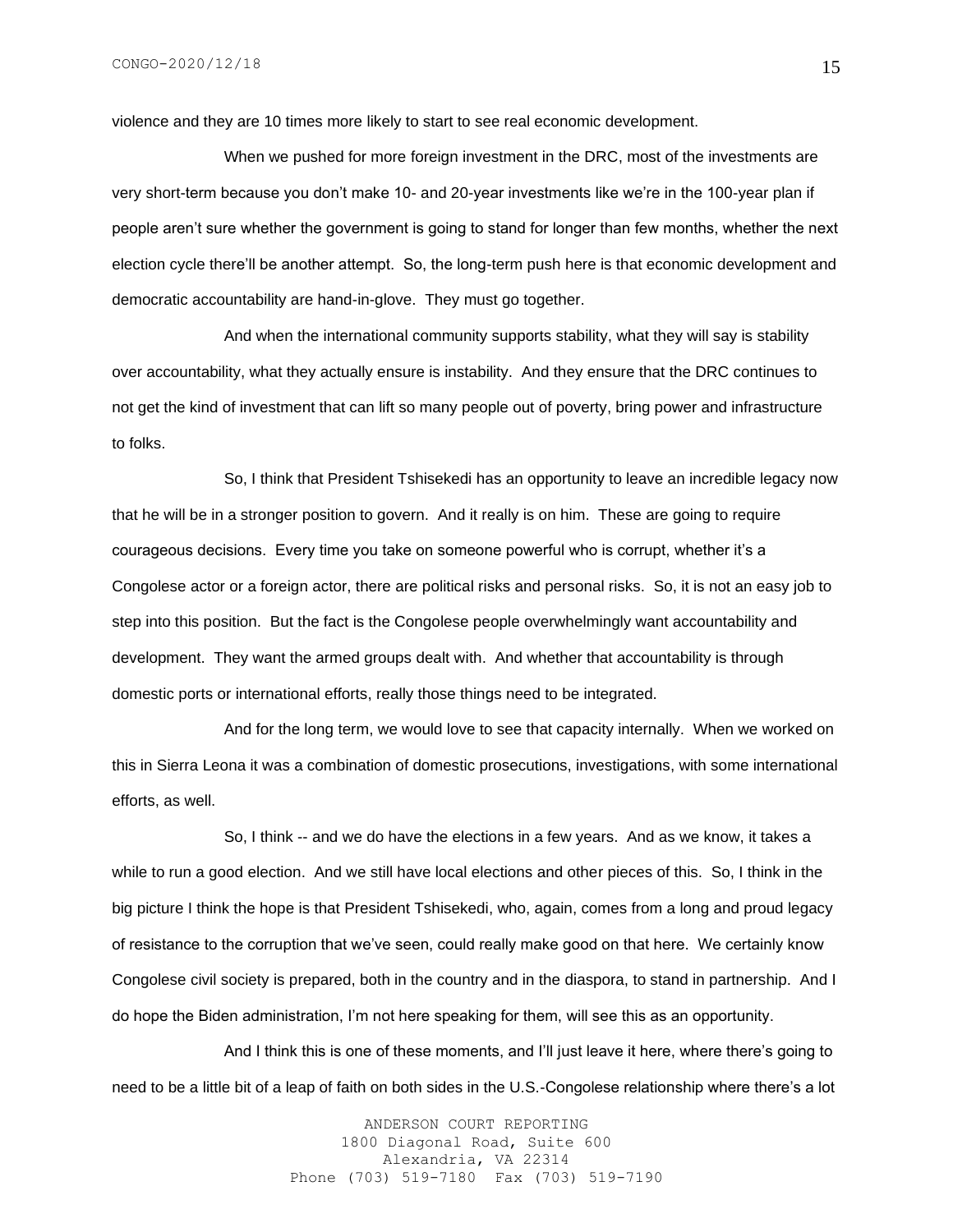of history for distrust. There are a lot of reasons, you know, very ugly parts of that history.

But the more President Tshisekedi is willing to put a bold accountability, development, anti-corruption, free education system on the table, I think the more you'll see the bipartisan support on the Hill ready to respond to that with serious investments and not just the sanctions on bad actors that's also important. And in return, I think if all the Congolese hear from the U.S. is sanctions and not development and investment, I think that doesn't land well either.

So, I really do think this combination of a new administration in the U.S. backed by longstanding bipartisan support on the Hill, with President Tshisekedi coming into his own, is a moment to go bold. And I really hope that he will go bold in this situation. I think the country is hungry for it. I think international actors are hungry for it. But I say that with the humility that it is a very, very difficult job to be the president of the DRC and when your predecessor is still hanging around and has powerful friends, and when there are just so many challenges to be faced.

So, really just want to give him the respect of this moment and our blessings and prayers that he has the courage to go bold and be the great leader that I think we all believe he's capable of being.

MR. O'HANLON: Congressman, thank you very much. Thank all of you. There's a lot on the table. We have about 20 minutes remaining and a number of questions, as well, from the audience. So, what I would propose is that I ask each of you to speak for two to three minutes in the same order that we just went, responding to whatever you've just heard and want to add from your earlier comments, but also if you've got a piece of paper to take notes, I'm going to recite quickly the three or four questions that we've received from the audience. And please don't each of your speak to each of those questions, but if one of them is naturally in your wheelhouse or relates to what you want to say anyhow, then you can feel free to include a response in your what will be final two to three minutes of remarks.

So, one set of questions has to do with a topic you've all touched on. We have a political transition coming in the United States: a Biden administration, 117th Congress. Above and beyond what's already been happening and what you've already said, is there room or an opportunity for a more decisive, innovative kind of Biden administration and new congressional policy?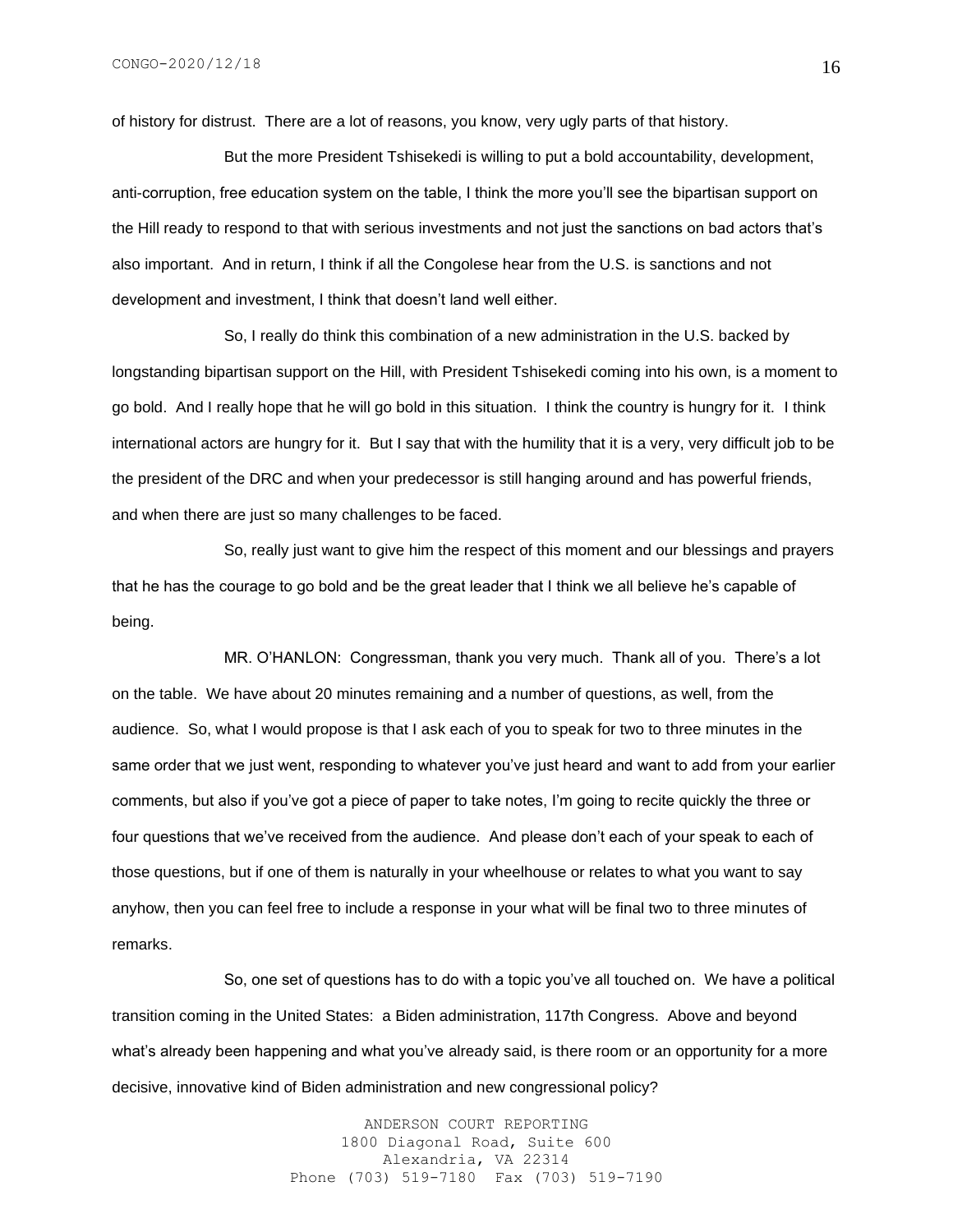I'm thinking, for example, of an event we had a couple years ago at Brookings with Senator Coons talking about various broader U.S. initiatives towards Africa, including the BUILD Act and other kinds of efforts to push development, push economic opportunity and investment. Is there room for something bigger or a reinforcement of what's already on the table, you know, especially as we see democracy struggling in some parts of the Continent. We see the Chinese trying to exert influence. That's not all bad, but it certainly is of some concern in a number of places.

Is there a role here for a big, new U.S. policy push beyond what you've already been discussing in regards to sanctions and accountability and transparency? That's one big set of issues.

Another set of issues from the questions from the audience concerns Congolese civil society and grassroots efforts among citizens more generally. And what can they be asked to do and in what ways can they be supported in their efforts? And since, Mvemba, IRI works with such groups quite a bit, I'm sure that's at least partly a question for you.

And then finally, at a level of politics within DRC, does anybody want to be more specific about, above and beyond what you've already said, new kinds of coalitions that may form, new specific efforts that may be warranted within Congolese politics today?

And I'll just add an additional dimension. J.T., I know in some of our previous events on Kenya, one of the things you taught me was just how much the local and provincial level of politics mattered in Kenya. And I wonder if, in addition to high-level Kinshasa politics, there is a role for more regional politics in DRC, as well?

So, that's a lot and I'm not asking each of you to speak to all of it. But, Sasha, maybe you can help lead the way and offer your thoughts here at this juncture. Over to you and then we'll go to the ambassador and follow down the line.

MR. LEZHNEV: Yeah, thanks a lot, Mike. I just, first of all, want to say like this is maybe the best panel I've ever been a part of. This is an amazing group of people and you all have had fantastic individual insights into all the this that I think add a lot. And we're also at a very exciting moment.

So, I want to tackle the first set of questions that you got about, you know, is there room for more decisive U.S. policy? Yes, I think on kind of two fronts.

I think number one, Tom, you hit on an area that is very important. There is room for a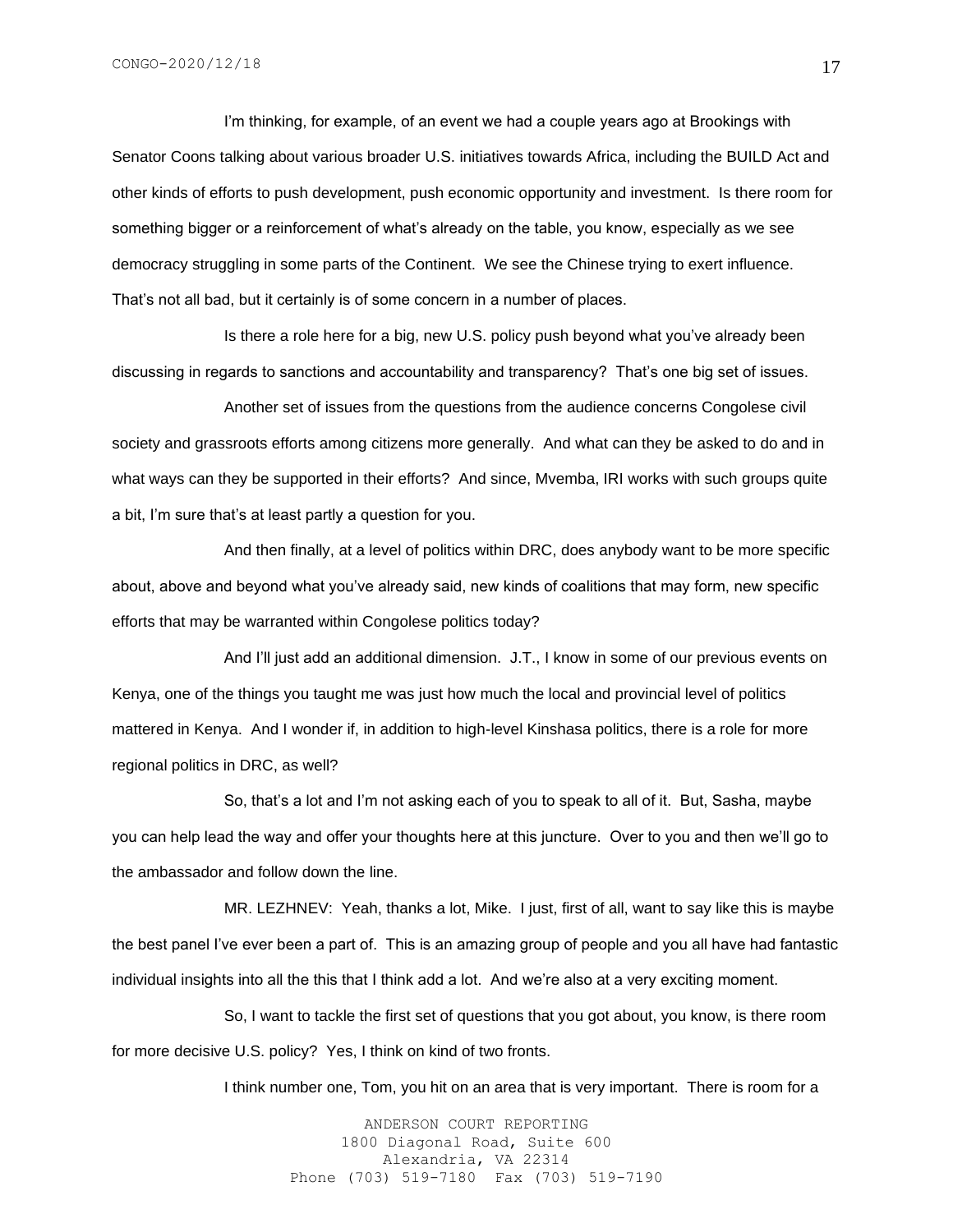more development push, let's say, in not just, you know, rhetorically backing some reforms. I know that Ambassador Hammer and others have backed a lot of these reform efforts with their personal initiatives, but the reality is U.S. assistance is far down and there's been trouble in trying to get more dollars for this stuff.

And, you know, a really key decision point next year, by the way, is whether the IMF is going to decide whether to go ahead with a large-scale loan to Congo. They're looking at something called an extended credit facility sometime in the spring or perhaps early summer. And that's a really big decision point.

And as, J.T., you very rightly highlighted, anti-corruption reforms need to be the condition, the precursor for that. And, you know, the IMF team has been making a good push, but they also -- you know, the United States and the IMF board members need to make sure that there's enough in that loan to make it worthwhile so that there is a very strong incentive. It's already led to some reforms and the Central Bank published its first-ever financial audit, which was very interesting and revealed all kinds of funny issues, like 50 subaccounts and \$50 million in some subaccount and the fact that the Central Bank where it was banking with a couple of banks that were part of major scandals, you know, is a big problem.

But the other part of, you know, in terms of U.S. decisive policies is let's put our money where our mouths are in terms of the financial pressure, particularly on spoilers reforms and certain people who have already been making press conferences out there saying, you know, oh, I'll help the Congolese people, blah, blah, blah, but actually, you know, I've been busted for sanctions -- or busted for corruption and, therefore, put under sanctions. Those people are starting to evade sanctions. They've started new companies, etc., etc. And Tshisekedi can try to sideline these people, but if they're under U.S. sanctions and their companies are under U.S. sanctions, it makes it a lot easier to politically sideline them.

So, I think those kind of two bolder steps would be very, very helpful for the U.S. to take. And I'll leave to others for the other questions. Thanks a lot.

MR. O'HANLON: Sasha, that's great. Mr. Ambassador, over to you for whatever additional comments you'd like to make today, sir.

AMBASSADOR WAMESO: Yes. Thank you a lot, Sasha, for your comments. I cannot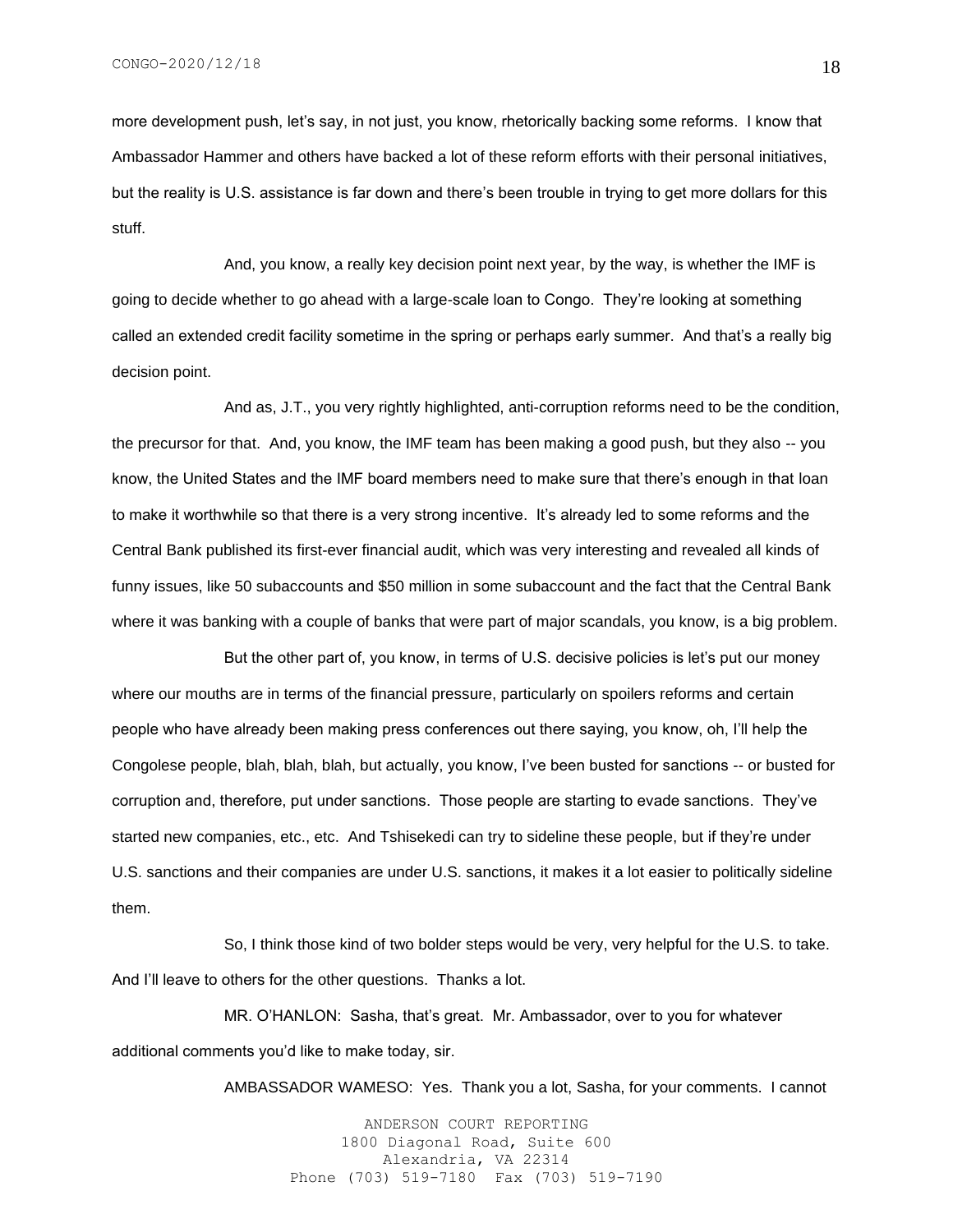add more regarding what you say about the perception of corruption and what the international community can do also in terms of assistance to help the president to fight against corruption.

But I would like to comment a little bit regarding the starting point of the presidency of Mr. Tshisekedi. Yes, elections were contested. Yes, it was not well organized. But I can say that the candidate Fayulu hasn't been able to demonstrate that he won the election. And those wrong elections started at the president's -- the presidency was won by Tshisekedi and the parliament goes to the Kabila camp, and it's the reason of the coalition. It's not before election. It's the results of election. But in that circumstance, in that environment, you can see that President Tshisekedi was in line with his vision regarding corruption.

In this country we've never seen a chief of staff in jail, never seen a minister in jail for corruption, never seen many CEO of public companies in jail. But it's happened at the beginning of the presidency of President Tshisekedi. And it was done under the coalition with the former President Kabila.

But President Tshisekedi decided to end that coalition because he wanted to go further with the reform and he understood that the Kabila camp was blocking this major reform in terms of economy and in terms of more justice and more fight against corruption.

But what I can add that's for 2023, President Tshisekedi wants also to have transparent elections. And we have now a good opportunity for everybody with a president who is now under a coalition with the former opposition, his proper camp and a part of Kabila camp, to go to lead the country until 2033 *[sic]* and organize election, good election, fair election, transparent election, thanks also to the vigilance of the international community.

Thanks.

MR. O'HANLON: Mr. Ambassador, thank you. And let me also compliment you on your English, which is quite excellent and very clear.

So, Mvemba, over to you, my friend.

MR. DIZOLELE: Thank you, Mike. And I'd also like to thank everyone who has participated in this, all my colleagues on the panel for their comments so far, I think it's been very comprehensive; to Sasha and Sentry and Brookings for hosting us.

For us, as we consider the new government coming in, the new administration, Biden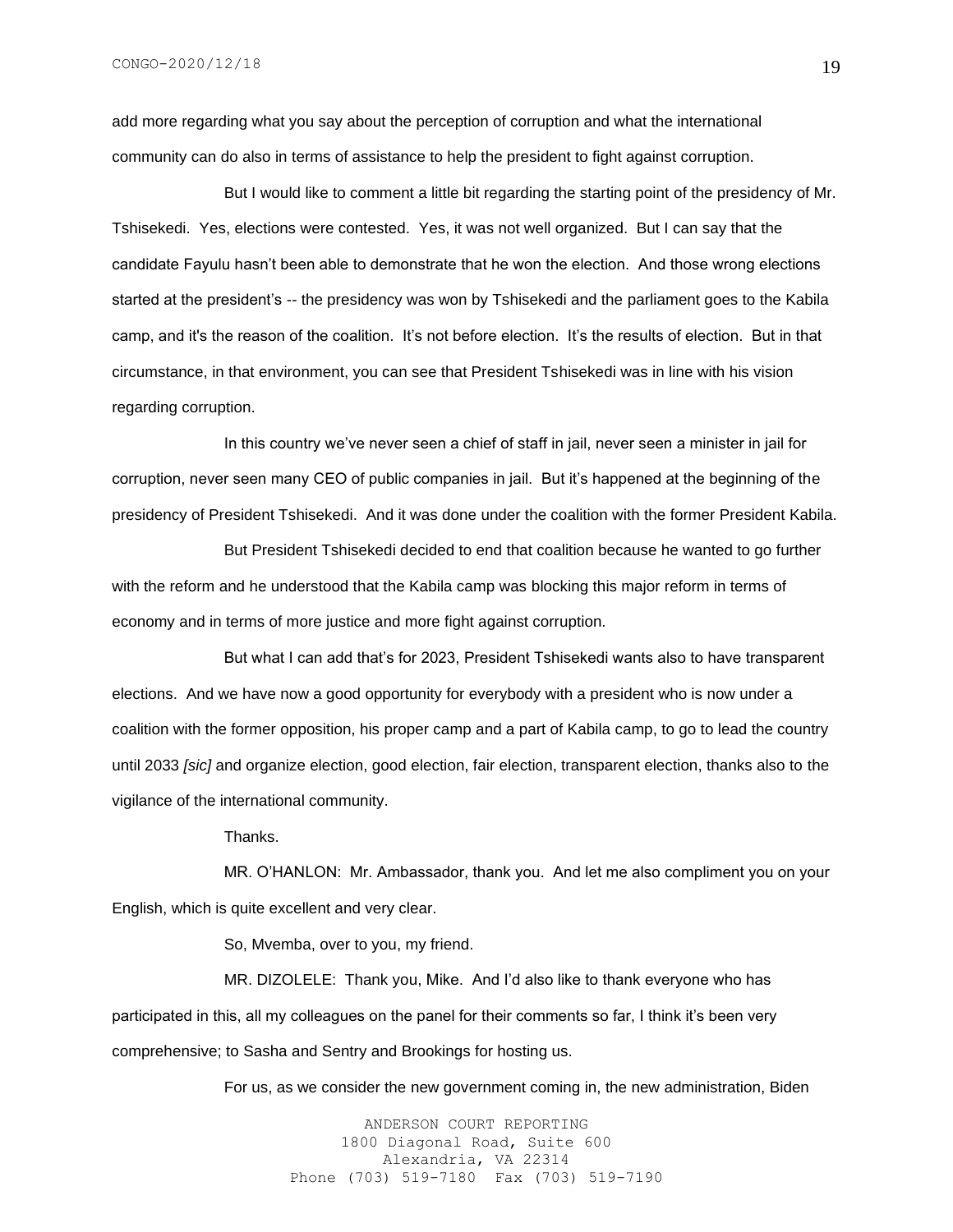administration, we think that as democracy and good governance implementers there are already things that we are doing in the field. You know, the NDIs of the world, the IRI, and others, our sister organizations, are really engaged on all kinds of fronts.

For us at IRI, we've been working a lot with grassroots organizations, civil society organizations at the grassroots level to give them the skills that they need to bring about transparency and accountability from the electoral government, so that they can start dealing with elected officials in promoting priorities of the citizen, in promoting the wealth of the citizen, but within the context of the legal framework in having this dialogue between both sides (inaudible), so giving them the skills at the provincial and also at the national level. So, we are in the provinces, but it's also in Kinshasa.

And in Kinshasa we're working also on the supply side. So on the demand side working with CSOs, giving them the skill they need for advocacy, for trackers, and for other priorities that will be important in bringing transparency in this process. But also on the supply side we've been working with the National Assembly in Kinshasa with reform-minded elected officials to bring about reform, to bring about electoral reform, to bring about transparency, to bring about trackers again. How do you manage resources in a country like DRC within the purview of the National Assembly? And the same process we repeat at the local level even in Kinshasa. We work with the Women Caucus in parliament, with the Youth Caucus, and also with Human Rights Caucus.

So, these are some of the issues that we're working on. But alongside this, beyond what the DNG (phonetic) community is doing (inaudible), I think the other group that we've not mentioned here, this is something that is dear and close to Sasha's heart, which is an auditing institution in DRC. We have the *Inspection Générale des Finances*. We have other organizations like this that are tasked with cleaning the mess that we find across the country, especially in institutions.

So, those institutions do not always have the means and the training they need. This is where the U.S. can really come strongly and putting our money where our statements are, so that we can actually leave it for the Congolese people. This is what Tom was referring to earlier on. And I think there's room there for us to do things. Otherwise, we will actually fail the Congolese people.

The Congolese are very resourceful, very determined, but a certain skillset that they do not have or at not adequate. So, law in the country, in Congo, for instance, is more geared in going after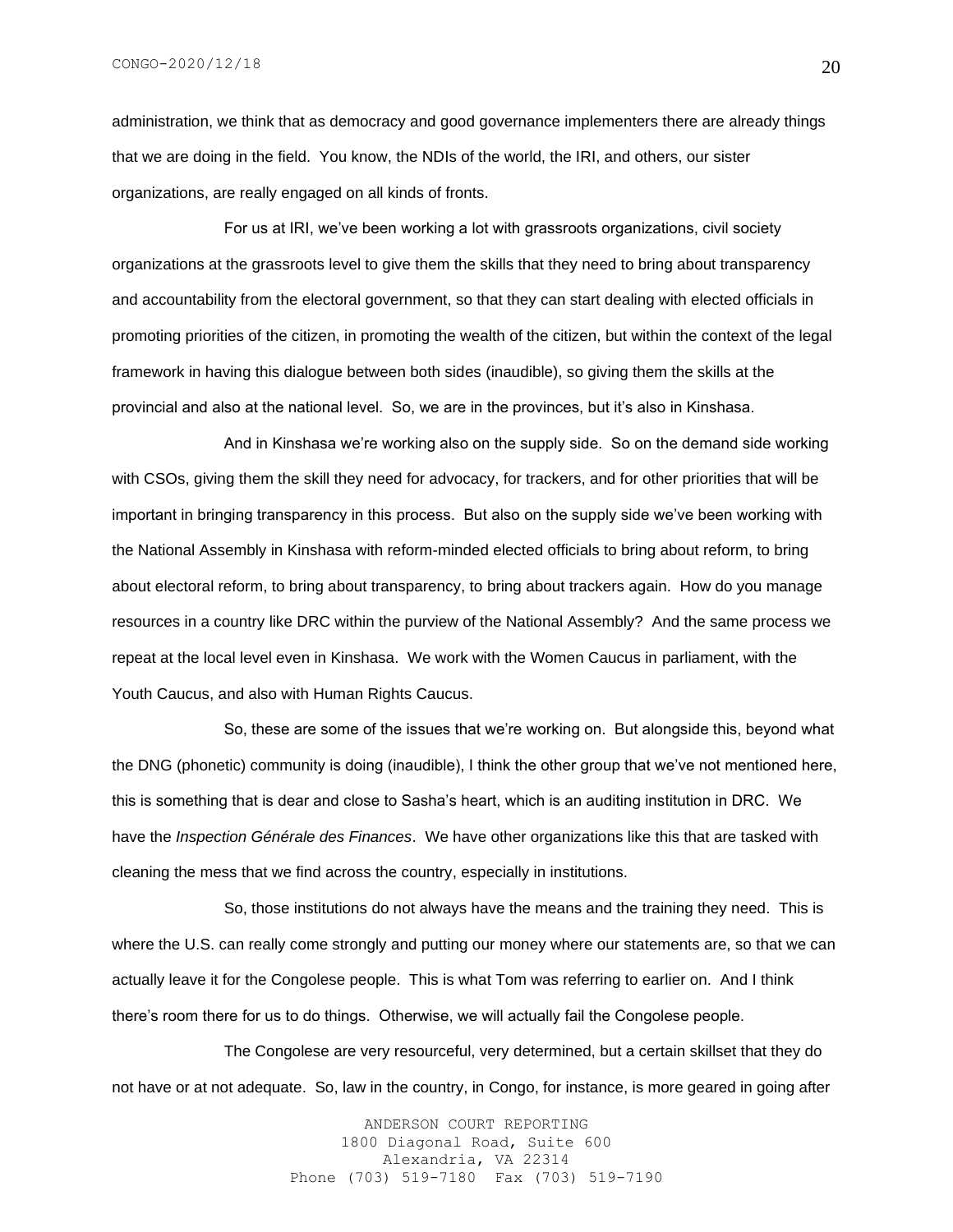small embezzlement schemes, but not for the bigger macro type of thing that we see at Gécamines and other institutions. The U.S. is more equipped, better equipped to help them with that kind of skillset.

So, those are the steps that I would like to put out there for the new administration for our friends at USAID, at State, and others to continue thinking of because we're already working in that space. We just need more to help the Congolese. They have the knowledge. We can help them get to the point I make.

Thank you.

MR. O'HANLON: Thank you, Mvemba. And, Alexis, now over to you, my friend.

MS. ARIEFF: Thanks. So, I guess I'll cautiously weigh in on the first set of questions. Cautiously because CRS does not make policy recommendations, so assuming an environment in which a new Congress wants to encourage reforms or support President Tshisekedi's reform efforts, assuming that desire is something I would watch on the congressional side is obviously the aid appropriations process. That's a very powerful tool to either provide targeted support for certain sectors or impose conditionality on U.S. aid pending certain structural reforms or exhibiting certain political will.

And then, of course, there's also the question of future U.S. support, financial and technical support for the electoral process. It's not remotely too soon to be thinking and talking about that. J.T. is the expert on how far out in advance some of these programs can take to have an impact, but certainly for Congolese politicians, 2023 is just tomorrow, you know, in terms of strategic calculations. So, that's something to watch, as well.

Secondly, Sasha mentioned the IMF negotiations. I think this is a crucial point. Now that Congo is no longer subject to U.S. legislative restrictions on support for an IMF package under the trafficking in persons legislation because the Executive Branch upgraded DRC's ranking on trafficking in persons, Congress' role there is a little bit more diffuse. But obviously Congress can influence and negotiate or encourage, you know, the U.S. sticking to conditionality around things like, you know, audits of state-owned enterprises, better leadership at the Central Bank, a more accountable governance structure for Gécamines, publication of mining contracts.

And there's a possibility at least of a virtuous cycle where if DRC were to undertake some of those structural reforms and unlock an IMF package, that that would in turn unlock sort of cascading

> ANDERSON COURT REPORTING 1800 Diagonal Road, Suite 600 Alexandria, VA 22314 Phone (703) 519-7180 Fax (703) 519-7190

21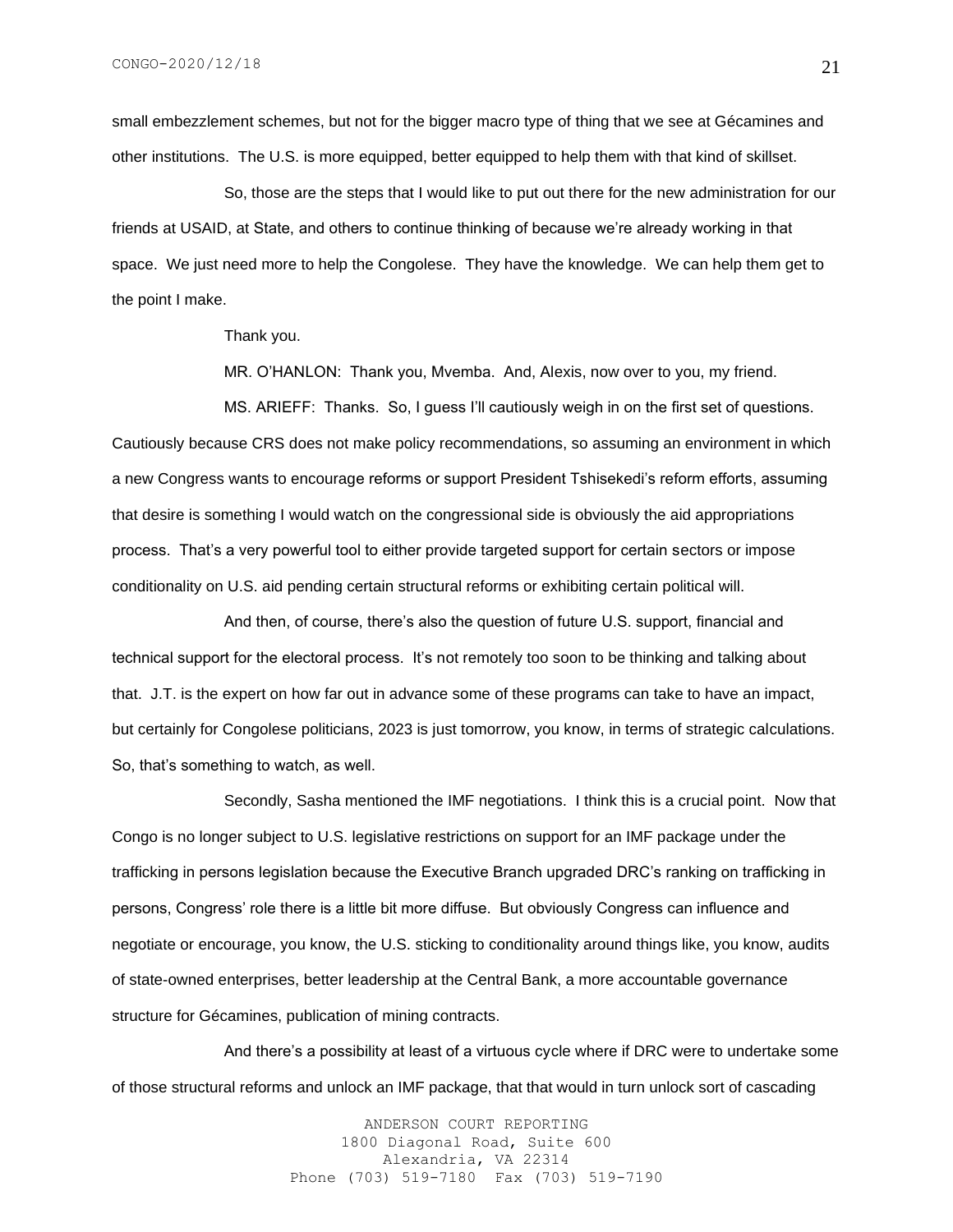other donor support, including from the World Bank, which could in turn allow President Tshisekedi or enable him to deliver on some of his very popular pledges of improved state services around education and so forth. So, in an ideal world those two things can go together and mutually, you know, reinforce each other: state service delivery, President Tshisekedi's legitimacy and state reforms that could outlast his administration.

MR. O'HANLON: Excellent, thank you.

And, J.T., I look forward to your thoughts. I also think of you as one of the embodiments of bipartisan serious work on Capitol Hill. And so even as we go into political transitions, I know there's a lot of continuity in what you're trying to do and look forward to your thoughts as to whether any kind of big, new initiatives on the U.S. side are warranted in addition to the various things we're asking from Congolese friends. Over to you.

MR. TOMASZEWSKI: Well, thank you. And it is true, you know, Africa remains generally a very bipartisan space. And it's something that needs to be used as an opportunity to really get folks together in a city of Washington, D.C., that is often racing to the other ends of the spectrum. And so there's an opportunity there.

And as I mentioned earlier, you know, sending a letter that had such bipartisan support in an environment such as this on Congo and on the types of bold issues that we were discussing reflects that there is opportunity to really do something. I know Sasha and others have in the past pushed for resolutions and bills on DRC that sort of died at the last moment. There is going to be opportunity in this next Congress to help get stuff over the finish line.

And, again, I think the partnership with the Tshisekedi administration is certainly there to watch and see how we can get behind it. And also, I think there's an increased hunger, I mean, it's always been there, but I think it's getting stronger, is to really hold the Kabila regime, the former Kabila regime, and a number of bad actors accountable for what they have done and continue to do.

Maybe just quickly, you know, on the foreign assistance point, while there are tons of challenges now that need to be dealt with, we need to have some future planning in place. I would, again, point to these upcoming elections. Upcoming because, as we know, in a country like Congo, it's going to take a long time to prepare to do it right. The Congolese people should not accept the excuse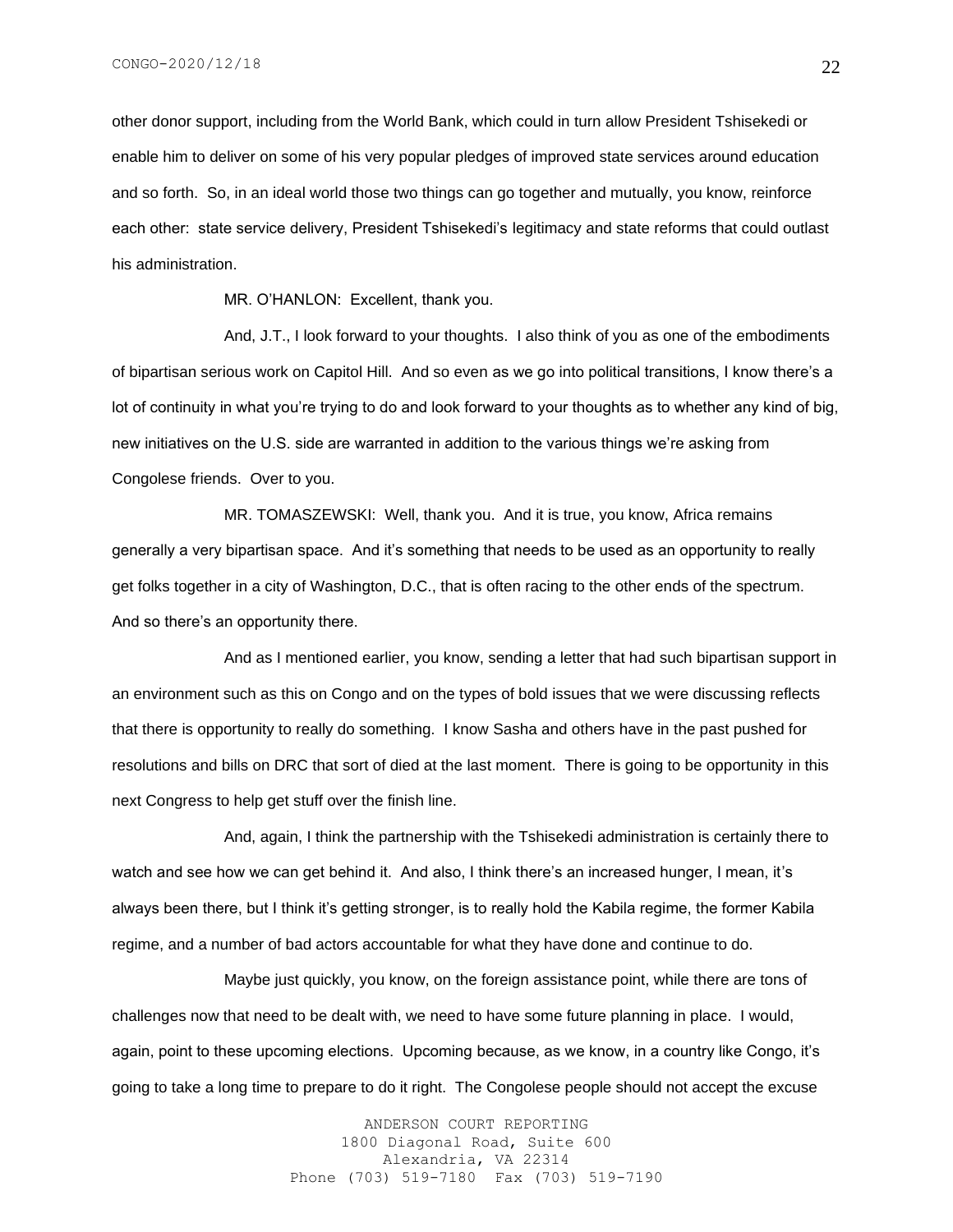that there's no time to do it, there's no money to do it, we're not prepared to do it. There are partners like the U.S., there's a government in place now that can do some of these reforms. And it would be important for us to think about how the U.S., how Congress can play a role in supporting that process.

In my previous life working at IRI, I was fortunate to see a number of elections, Zimbabwe, Ghana, Nigeria. The Congolese elections of 2018 were a disaster, were a catastrophe. They didn't even rise to even the closest of international norms. We got what we got. We've moved forward, but now what's next?

And then, you know, Mike, to your point about local, you know, local processes, local politics, that I've brought up with Kenya in the past, it's the same in Congo. You know, we have local elections in the Congo that have been delayed repeatedly. And we have local level leaders who are unelected, who are making decisions. And if you want to disrupt the culture of impunity, culture of corruption, you need to get people in there who are accountable to voters and citizens who can do that.

We saw the impact of that in the Ebola crisis. We see the impact of that in the security sector. So, where the U.S. can support, you know, some quick wins is the area of local governance, looking at community development. It was USAID intervention in the Ebola crisis to work at that community level, to really turn things around and turn the tide, get people connected back to what was going on there, so that changes could be made and the situation could improve.

Finally, on the corruption front, you know, I think a new administration, new Congress, it's going to be easier to look at things like sanctions, look at things like ways in which we can use tools, whether it's Treasury tools or tools within the State Department to, again, not just support the Congolese efforts, but also see where we can play a more active role in the accountability question.

Generally, those are my thoughts.

MR. O'HANLON: Sasha, I'm going to give you the last word here in a second. And my apologies that I was hoping to get the congressman to speak one more time, but he has another commitment. I want to thank everybody who's been part of this. It's been, as Sasha said, a spectacular panel and a hopeful panel.

I want to quickly observe from my own vantage point some of the things we haven't been talking about much today and I think that's pretty good news in most of these cases. Let me just cite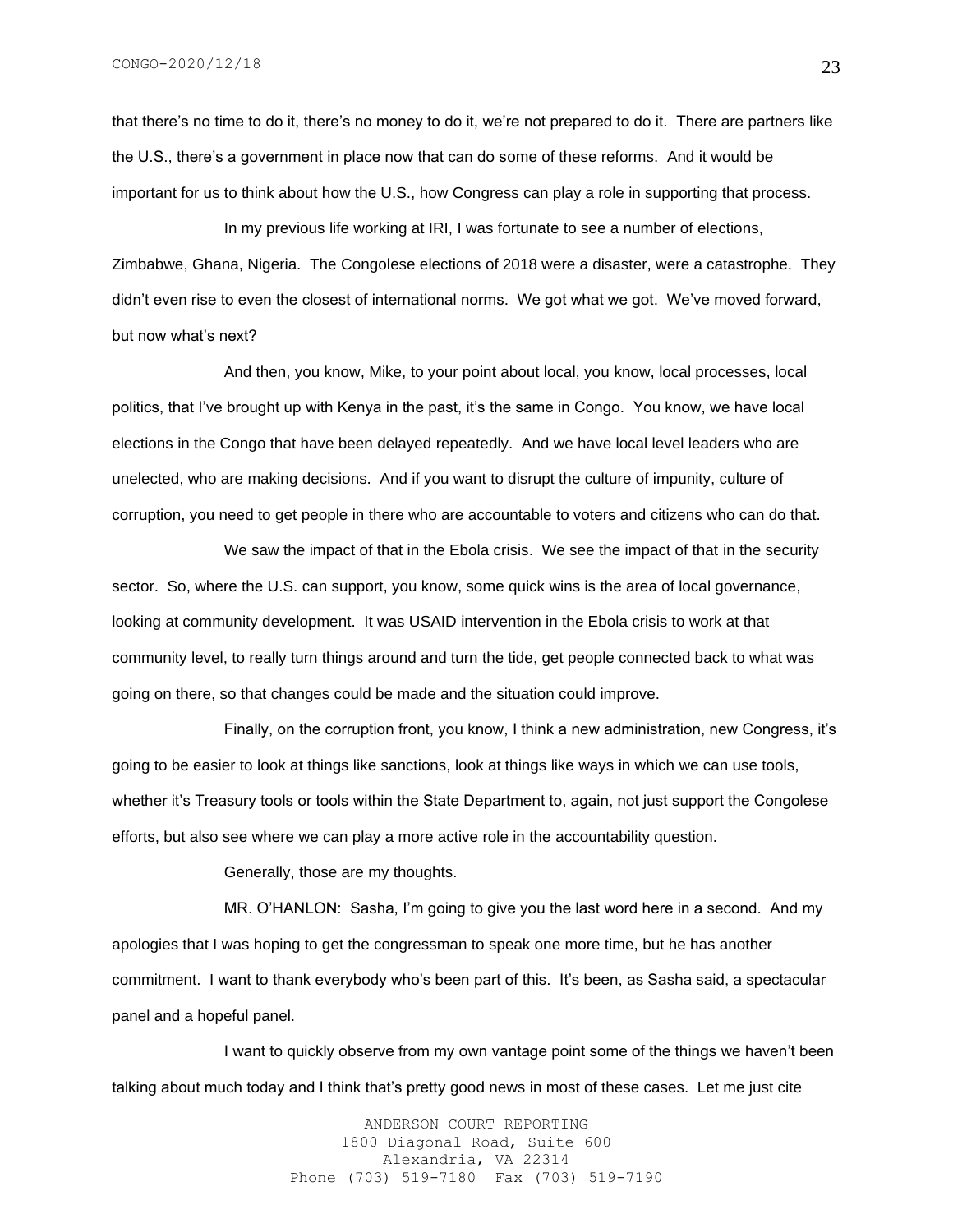we're not talking a lot about violence or warfare in the East. I'm not suggesting everything's hunky-dory in the East, but it certainly does not strike me that it's as acute of a major crisis as it has been for much of the last 25 years, ever since the Rwanda genocide and various other destabilizing concerns and inputs in that region of the country.

We have not been talking about political violence very much. Yes, we all are aware that political transitions are recent and imperfect and ongoing. But it's, you know, for a person who's served in the Peace Corps during the Mobutu period and who knew the history of the '60s, as we all do, and we all now know the history of the '90s and 2000s, to have a whole session on Congo focused on politics and not be talking much about violence is very good news.

To the not talking a lot about the U.N. Peacekeeping Force. On the one hand, I'm grateful for it, but I'm also grateful that we don't have to be viewing that a top problem unto itself. And in the past, it's been accused of sexual violence. It still has imperfect, ongoing practices to be sure, but, you know, I think this is encouraging that we can focus now on Congo getting to the next level.

And two more things that haven't come up much are Ebola and COVID-19, which, I'm sure, continue and I know continue to concern Congo, but, nonetheless, are not necessarily weighting it down to the point where nothing else is even on the table for discussion.

So, Sasha, that's how I look at things and I just wondered if you had a final word as we sign off here today.

MR. LEZHNEV: I think just very quickly that I think we've all identified that this is a really interesting window right now. And we can't just wait and see what's going to happen. I think we all -- it paves the way for all of us to do something and play a role to help move Congo on a good trajectory again.

You know, I really liked what I believe you, J.T., who said that this is the first time maybe Tshisekedi is really coming into his own as a president. Well, you know, let's help make that succeed, but make the reforms that we want to see succeed that we know that can take Congo on the right trajectory.

And, you know, as the new U.S. administration takes shape, we from civil society need to push and make sure that they're focused on this and that Congo not get sort of sidetracked in Biden's first hundred days, so that there is good attention.